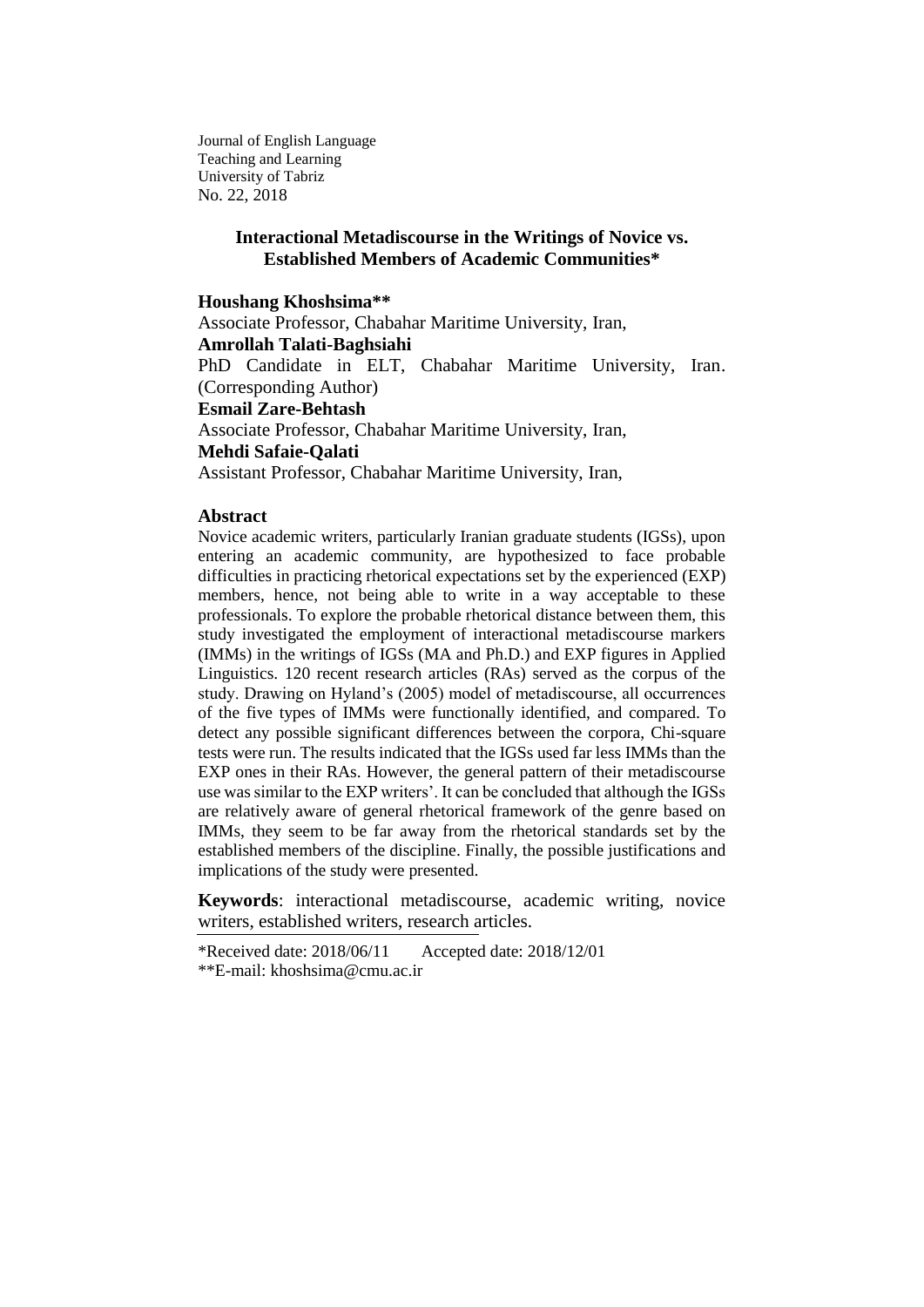### **Introduction**

Graduate students, as new members of academic communities, tend to start communicating their thoughts and sharing their findings with the other members using written academic discourse. For most of these students, this seems to be their first attempt in the actual and serious use of this relatively unfamiliar register in the forms of theses, dissertations, and research articles (RAs). Undoubtedly, the new context requires a different selection of terminologies, specific grammatical constructions, and conventionalized rhetorical strategies so as to achieve the objectives of successful communications (Gilquin & Paquot, 2008; Russell, 2014). Naturally, the process of accommodating to such rather unfamiliar features can be problematic for non-native student writers, who are accustomed and bound to their own cultural and rhetorical backgrounds. Particularly, in EFL contexts, these problems are multiplied by the complexities and intricacies involved in acquiring the language itself (Hyland, 2005).

In Iranian academic situation, graduate students are recently required to publish at least one RA while they receive no particular formal training for the task, specifically about the prominent rhetorical features of the discourse. Moreover, it appears that the conventional rhetorical features of academic and disciplinary communities are not entirely known to them (Talati-Baghsiahi & Khoshsima, 2016). Consequently, this might lead to the composition of RAs which are not rhetorically acceptable to the established members of their respective scientific communities, who set, develop, and use this conventionalized rhetorical strategies and behave as the gatekeepers for the scientific communities to ensure that young researchers and novice writers write in the appropriate ways. Accordingly, one can think of a probable distance between the established members of the community and the Iranian new members regarding rhetorical norms and conventions, as one possible reason why most of these papers fail to be published in indexed professional journals. So, it is not surprising to find that EFL students, particularly Iranian ones, fall short when disciplinary experts' writings are treated as the norm or point of reference. Even if their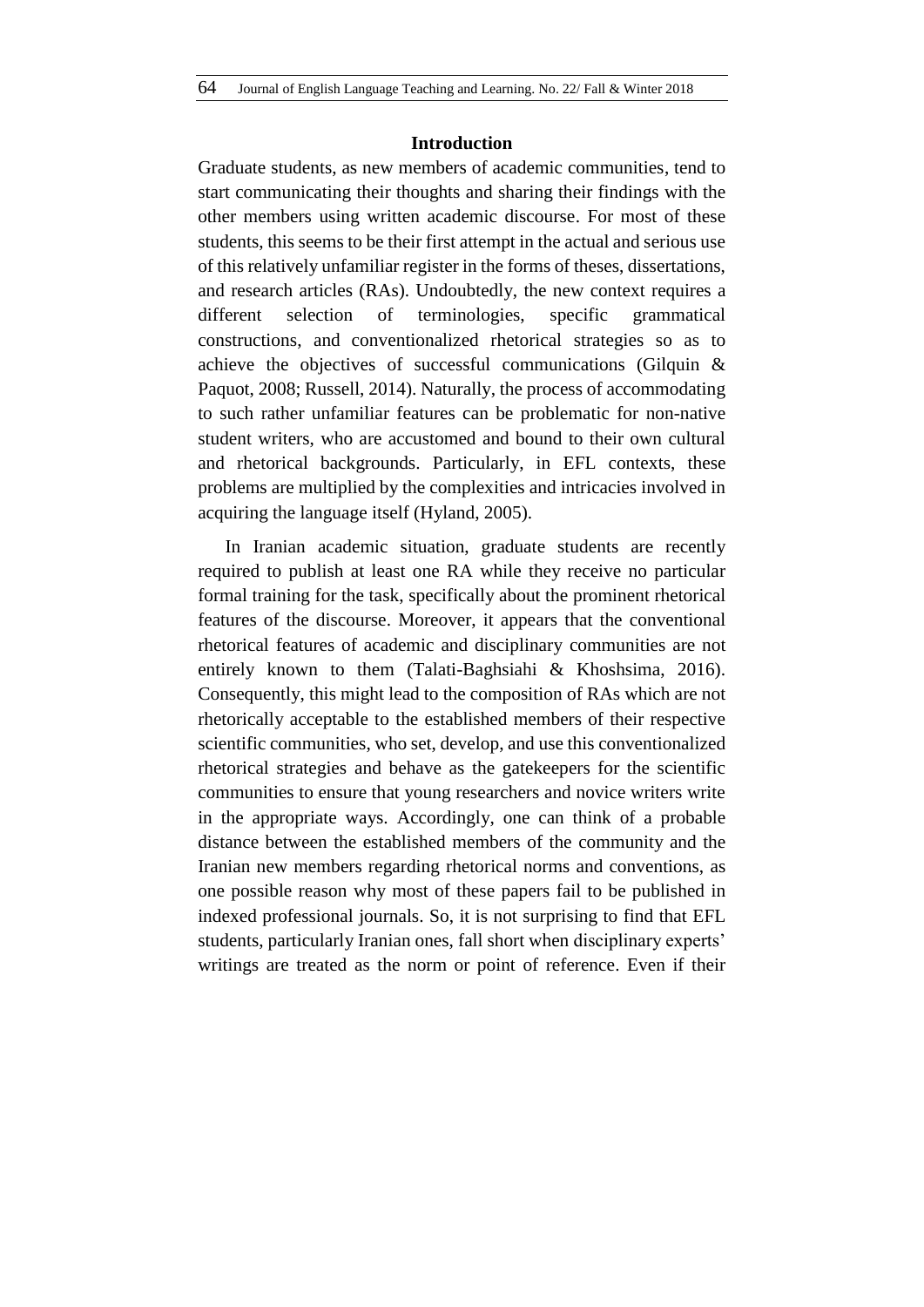grammar and vocabulary range is of a relatively high standard, they still have to master the genric rhetorical demands of their discipline.

As a result, the present study, with the hope to cast more light on the issue and contribute to understanding more about the Iranian graduate students' (IGSs) academic writing rhetorical problems, aimed at investigating the probable distance existing between their writing rhetorical features and those of the experienced (EXP) writers through using interactional metadiscourse markers (IMMs).

A large number of studies on metadiscourse appeared in literature in various areas of Applied Linguistics. Some leading ones include Crismore et al., (1993), Vande-Kopple (2002) and Hyland and Tse (2004) who investigated metadiscourse functions to develop theoretical and practical frameworks for productive future studies. Also, Hyland (2005) made an effective attempt to explore the nature of metadiscourse and the writer-reader interaction through writing. In addition, the types and functions of metadiscourse resources, their distributions across discourse, and the rhetorical patterns they follow have been investigated in a number of different genres and contexts including textbooks, advertisements, newspaper discourse, academic talks and lectures, postgraduate theses and dissertations, and research papers which resulted in diverse and sometimes contradictory findings. In addition, some other studies have investigated the relationship between metadiscourse use and reading comprehension and its impact on the writing quality of learners.

Generally, the results of most of these studies have shown that the use of metadiscourse in writing may vary across different languages, cultures, genres, and disciplines. Some have also suggested that the conventions followed in its employment may be different in different discourse communities (Abdollahzadeh 2003; Burneikaitė, 2009; Crismore et al., 1993; Mauranen 1993). Academic discourse communities, in their own turn, enjoying their own specific objectives, values, and conventions with specific readers' needs and expectations, are supposed to require particular rhetorical systems to obtain their aims, hence, demanding specific patterns of metadiscourse use. These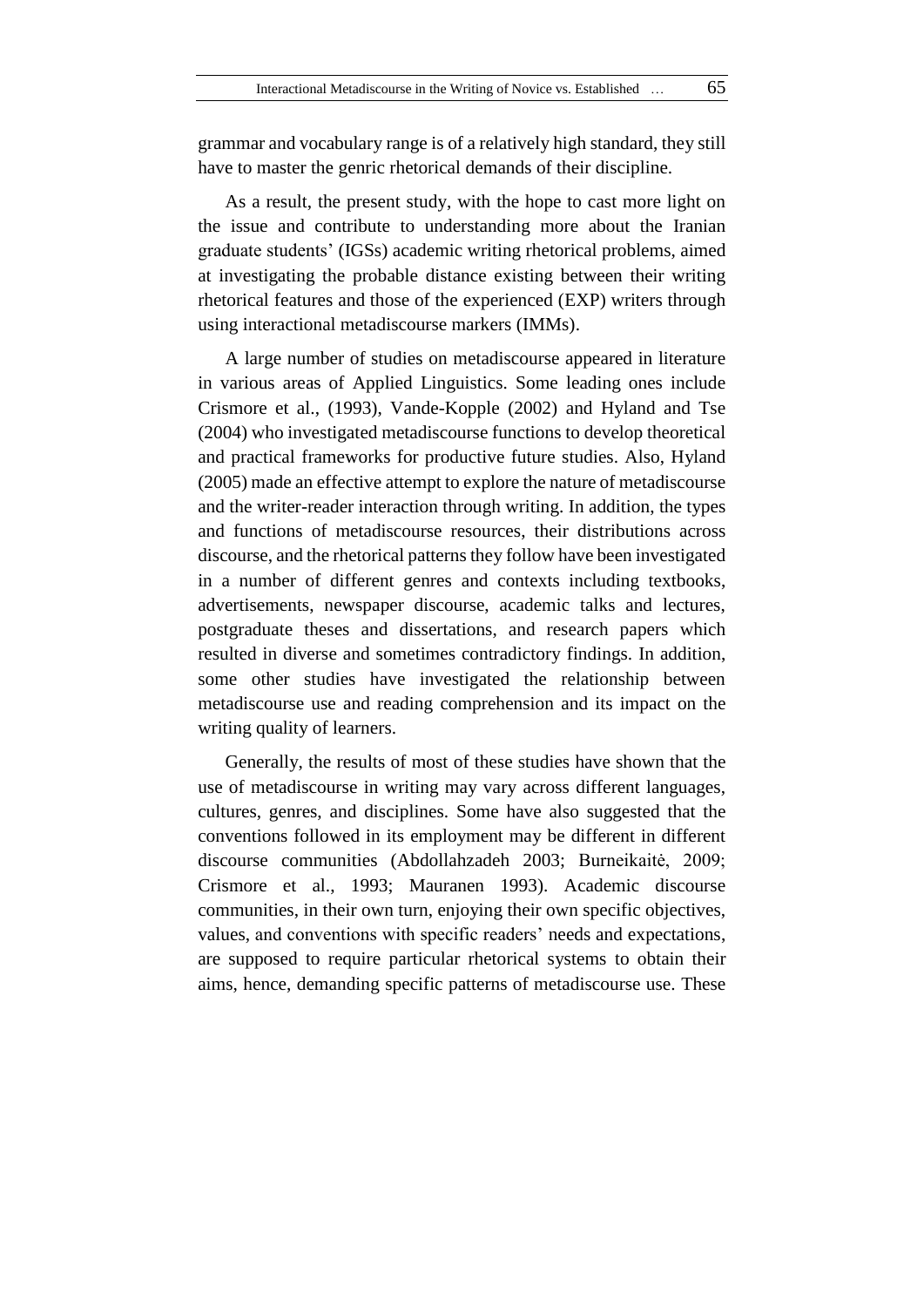rhetorical patterns are hypothesized to be one of the problematic features of discourse to be acquired by those who tend to join the communities as novice members. However, the research investigating the metadiscoursal strategies of novice academic members, exploring their problems, and examining their possible distance from those of the experts and experienced ones is really scant.

Most of the previous corpus-based studies have tried to explore the effects of cross-cultural and cross-linguistic variations on the use and distributions of metadiscourse markers in different types of academic discourse written by professionals. Such studies mostly focused on contrasting texts written by writers of various linguistic and cultural backgrounds with those of English native writers. In other words, they seem to have supposed English native texts as the norm and standard form of discourse including rhetorical systems which must be followed by non-native ones when writing in English. The idea could be considered only when non-natives are supposed to write for an audience of native English. This, however, is not necessarily the point in academic communities whose members come from different parts of the world including English speaking countries. Therefore, since the audience of academic writing includes all international academics, writers are supposed to employ rhetorical strategies which are well conformed to the disciplinary and genric norms and conventions set by established members of that community.

A major negligence is investigating the possible distance between new members of academic discourse communities and the experienced members who are supposed to establish and develop the rules and conventions for the rhetorical requirements of this specialized language, and behave as the gatekeepers of the scientific communities to ensure that young researchers and novice writers write in the appropriate ways. Illuminating on these possible discrepancies, one can best explore the deviant and/or avoidance rhetorical strategies on the part of the newcomers in order to contribute to their disciplinary qualification and, hence, being recognized by the community professional members. Moreover, As Hyland (2004b) contends,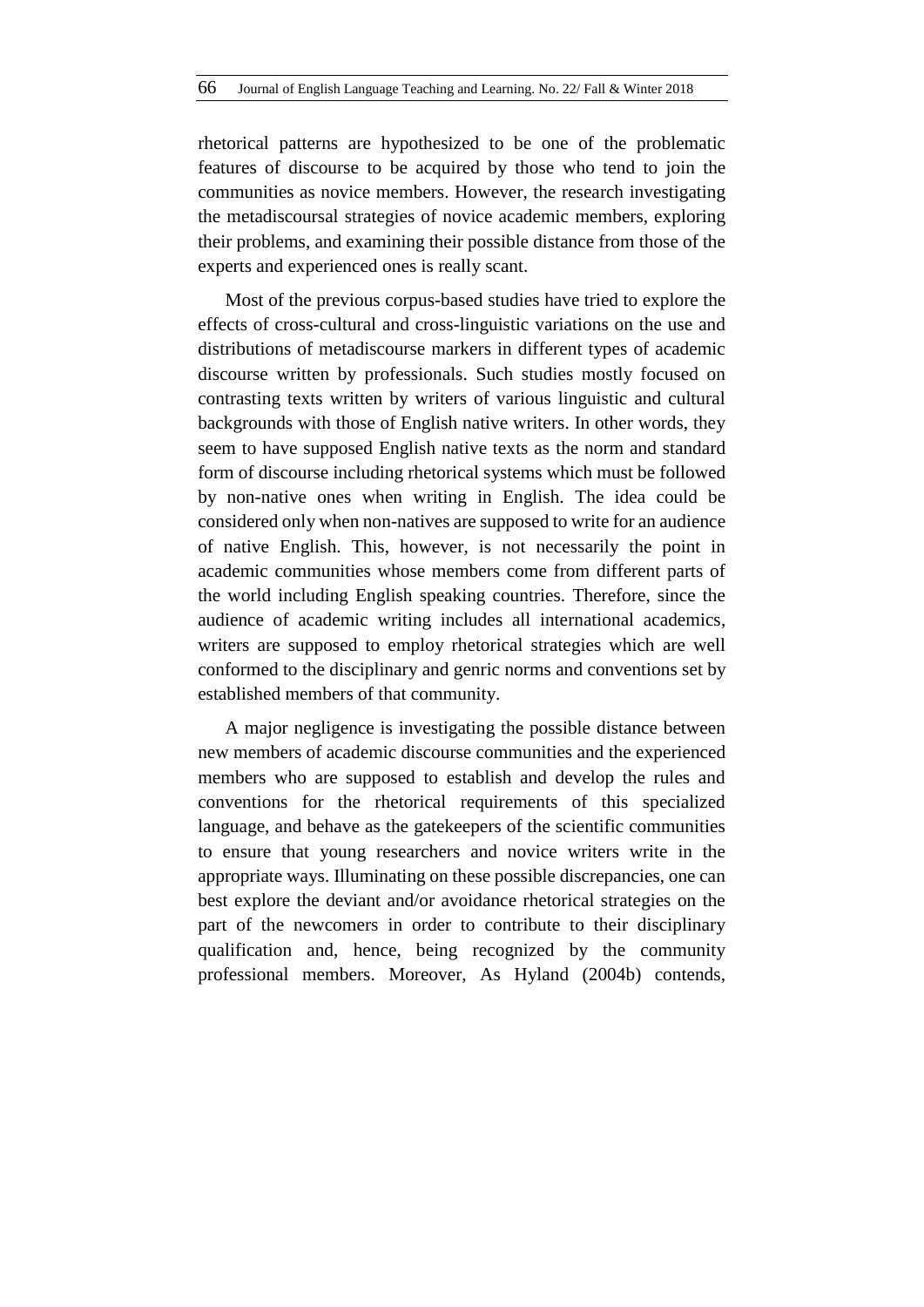investigating novice scholars' use of metadiscourse is vitally required in order to provide writing teachers with empirical evidence of how interpersonal dimensions are really accomplished in student-produced discourse. The importance of investigating discourses written by novice writers vs. experts rather than natives vs. nonnatives in EAP writing instruction has also been emphasized by Tribble (2017):

I would conclude that drawing on notions of nativeness, or setting up NS vs. NNS dichotomies for EAPWI [English for Academic Purposes Writing Instruction] is directly unhelpful to students and teachers. … A focus on expertise, by contrast, leads to EAPWI programs which pay attention to disciplinary requirements, encourages the introduction of written genres …., supports cooperation between linguistic and disciplinary specialists, and de-legitimizes the kinds of one-size-fits-all strategies ….. I would still argue that our best way forward in supporting our students is to use an expert/apprentice dichotomy as the starting point for EAP writing instruction,... In this way, we can start to help apprentice writers to build the expertise that they need to succeed ….. (p. 40)

Accordingly, drawing on Hyland's (2005) model of metadiscourse, the present study aimed to explore and to provide greater insight into whether and to what extent IGSs, both MA and Ph.D., as novice members of discourse community differ from EXP writers in terms of the use of IMMs in their RAs in the field of Applied Linguistics. Specifically, this study will address the following research questions:

- 1. Are there any significant differences between the IGSs' RAs and those of the EXP writers regarding the frequency use of IMMs?
- 2. How and to what extent do the IGSs and the EXP writers differ from each other regarding the frequency and distribution of IMMs?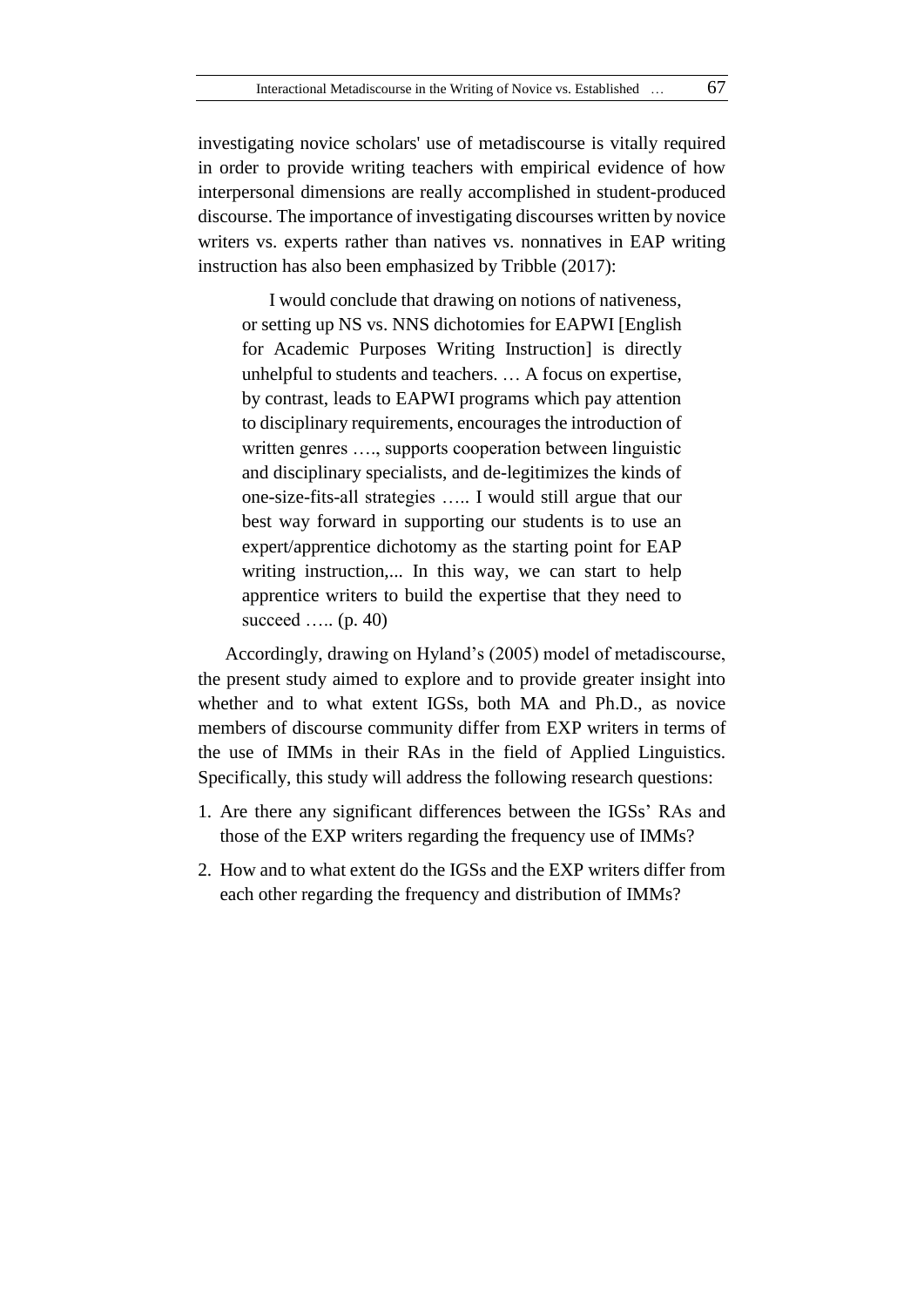## **Methodology**

# **The Corpus**

The corpus of the study consisted of one hundred and twenty English RAs in Applied Linguistics (Forty articles for each group of writers) The three samples, selected equally from both male and female writers (twenty articles for each group gender), were chosen via a random sampling out of a pool of articles drawn from the journals published in 2011 through 2017.

The journals from which the experienced scholars' papers were selected are of the most widely read, internationally prestigious, and indexed journals and the ones from which the novice authors' articles were chosen are national and international journals of good reputation. This was reached, to some extent, by the assistance of some scholars in the field. Moreover, in order to take care of the time factor as an important element in genre change (see Widdowson, 1998), all the RAs were chosen among articles published between 2011 and 2017. In addition, limiting the study to samples from only a single academic discipline is to meet the homogeneity of the texts and focus on the variations caused by experience rather than discipline.

### **Instrumentation**

The study made use of interactional metadiscourse function, a micro level feature of text rhetoric, to examine the rhetorical systems and strategies used in the samples. This is, actually, part of a larger study on all types of metadiscourse of which interactional function was chosen to be reported in this paper. Accordingly, Hyland's (2005) IMMs used in the study can be regarded as the instruments. The five types of IMMs with the examples are as follows:

- *Hedges* represent the writer's reluctance to assert propositional information categorically, such as *may; perhaps*.
- *Boosters* denote certainty and emphasize the force of propositions, such as *in fact; certainly*.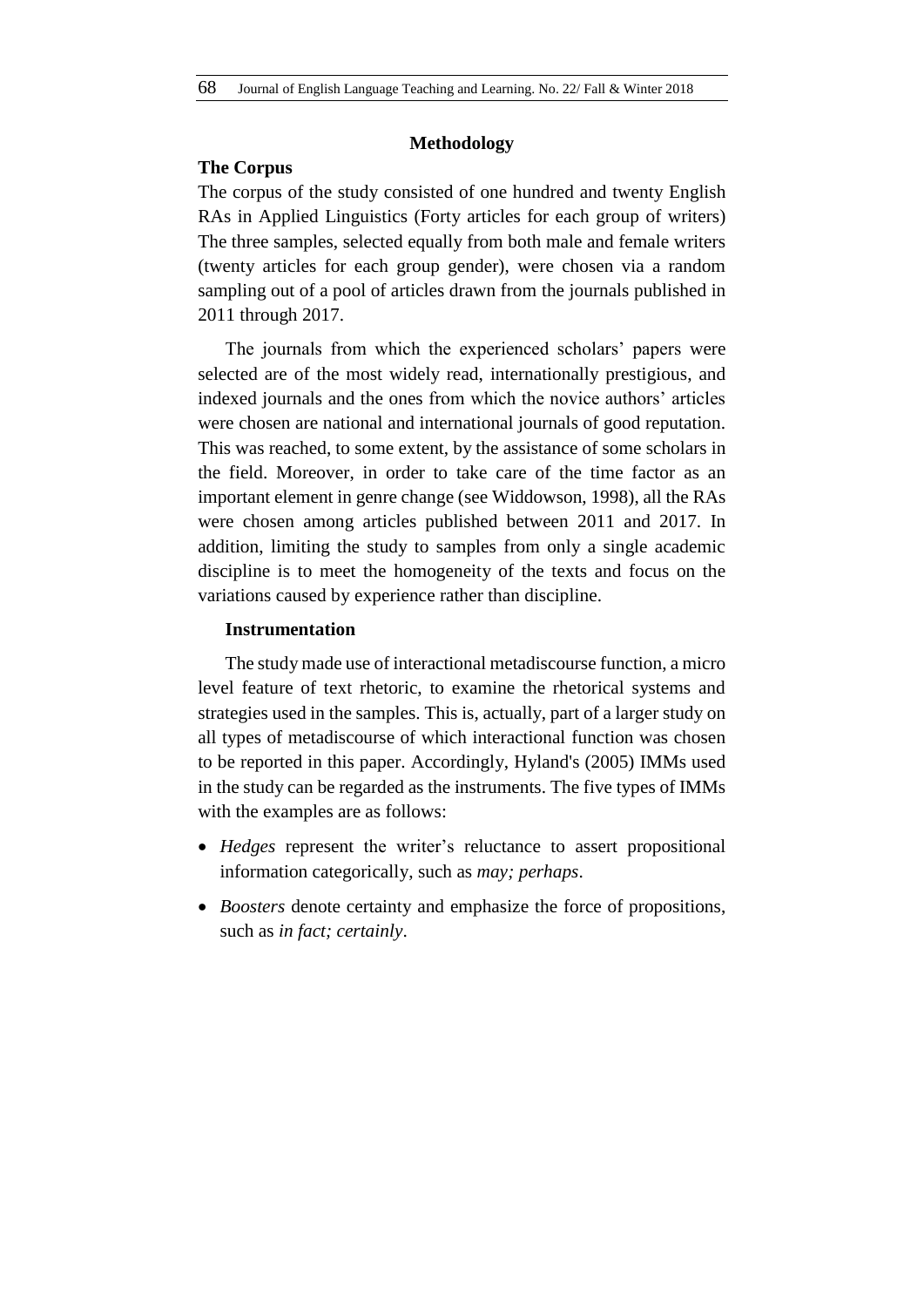- *Attitude markers* depict the writer's assessment of propositional information by articulating surprise, agreement, obligation etc., such as *fortunately; amazing*.
- *Engagement markers* explicitly address readers to focus their attention on the text or include them as participants, such as *note that.*
- *Self-mentions* show the extent of explicit writer presence in the discourse in terms of first-person expressions, such as *I; we*.

All of the linguistic realizations (lexical or phrasal) served as the criterion by which the samples were investigated.

### **Data Collection**

All occurrences of IMMs of the five types mentioned above were counted in the samples. The analysis was conducted considering the functional meaning. Since possible metadiscoursal items "can serve either a propositional or metadiscoursal function" (Hyland, 2004b, p. 136), every token was manually assessed in context so as to ensure that it acted as metadiscourse. For instance, in (1), *about* does not function as a metadiscourse marker but merely as a preposition referring to topic/subject of something, but in (2) it acted as a hedging device to demonstrate attribute:

- 1) However, students' goals might not always parallel teachers' expectations about how class members should participate (EXP 9).
- 2) We tried to win the teachers' confidence so that their reluctance to articulate their cognitions about two delicate aspects of their profession could diminish (PhDtxt 13).

All instances like (2) which do not serve as metadiscourse were not included in our analysis. On the other hand, some markers act dual functions; for instance, *must* can be used epistemically as a booster (3) or show necessity as an engagement device (4):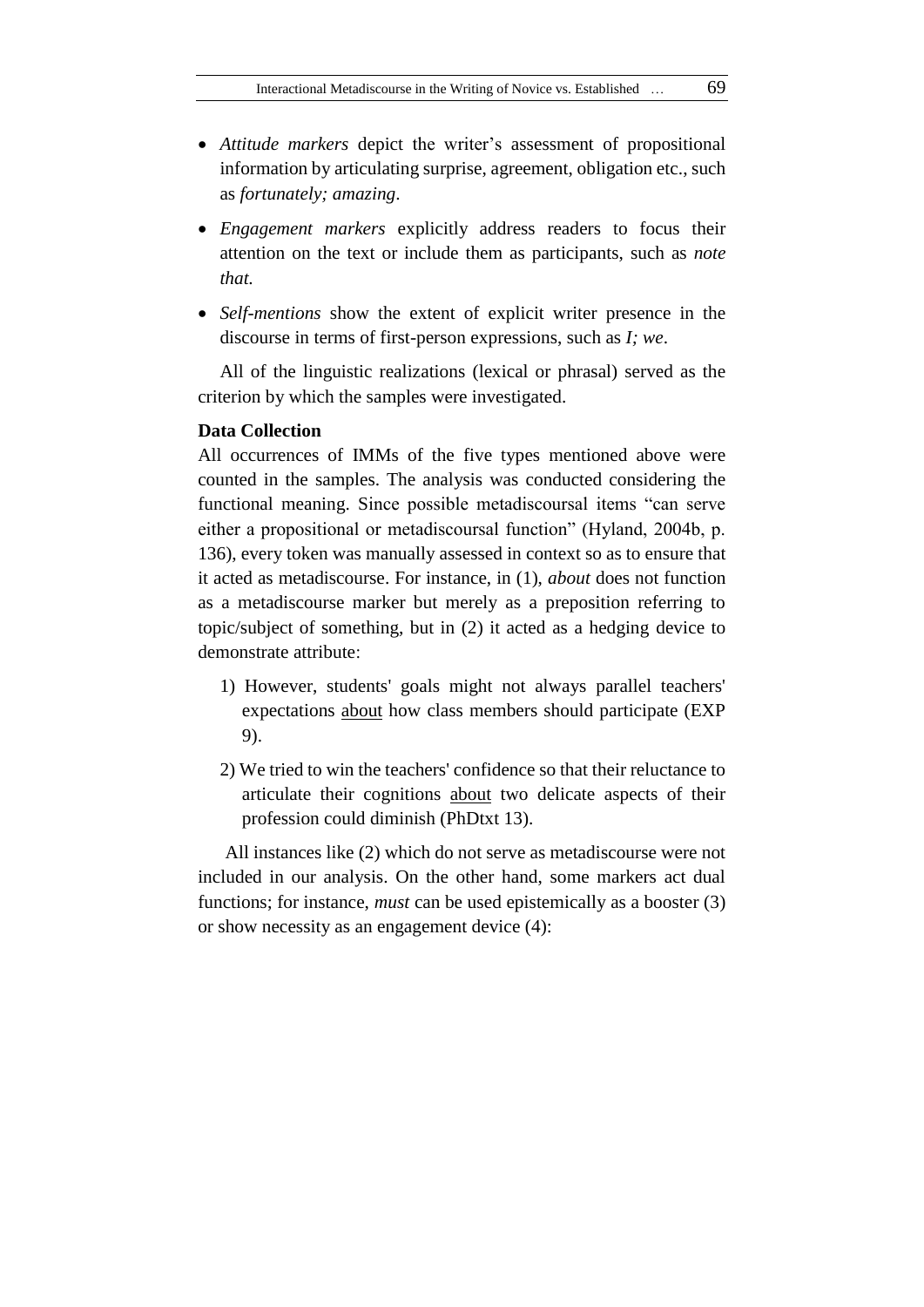- 3) There emerged a widespread belief among researchers that such chaos must be the source of all important randomness in nature (PhDtxt 4).
- 4) It must be remembered that these were people who were already motivated enough to choose to study a foreign language at university (EXPtxt 36).

### **Procedure and Data Analysis**

The researcher considered IGSs (both MA and PhD) who major in Applied Linguistics as the representatives of Iranian novice members of the academic community while scholars holding an academic degree of at least assistant professor and publishing at least twenty RAs were considered as experienced writers, hence established members of the community. Moreover, it is noteworthy that since the established members are not necessarily confined to any specific social communities, nationality will not be regarded as a determining feature in their identification.

After operationalizing the three groups of authors, the identification of the journals out of which the articles were to be taken was made according to the criteria of reputation, indexing, and accessibility. Once the journals were identified, all the articles the authors of which met specifications of the three operationalized groups of authors were selected, annotated, categorized, and listed in a table. This served as the main corpus of the study from which one hundred and twenty articles were selected randomly as the samples of the study.

The corpus included only the body of every paper. Then, the abovementioned model of IMMs was applied into the corpora. So as to detect IMMs as precisely as possible, every corpus was searched electronically for all the IMMs by the AntConc 3.4.4 program. Afterward, a rigorous contextual and functional analysis was carried out and the number of IMMs was recorded in each corpus separately. The IMMs recorded in the samples were, thus, classified according to the five above-illustrated types. In order to determine how IMMs were distributed within the two samples, the number of IMMs per type was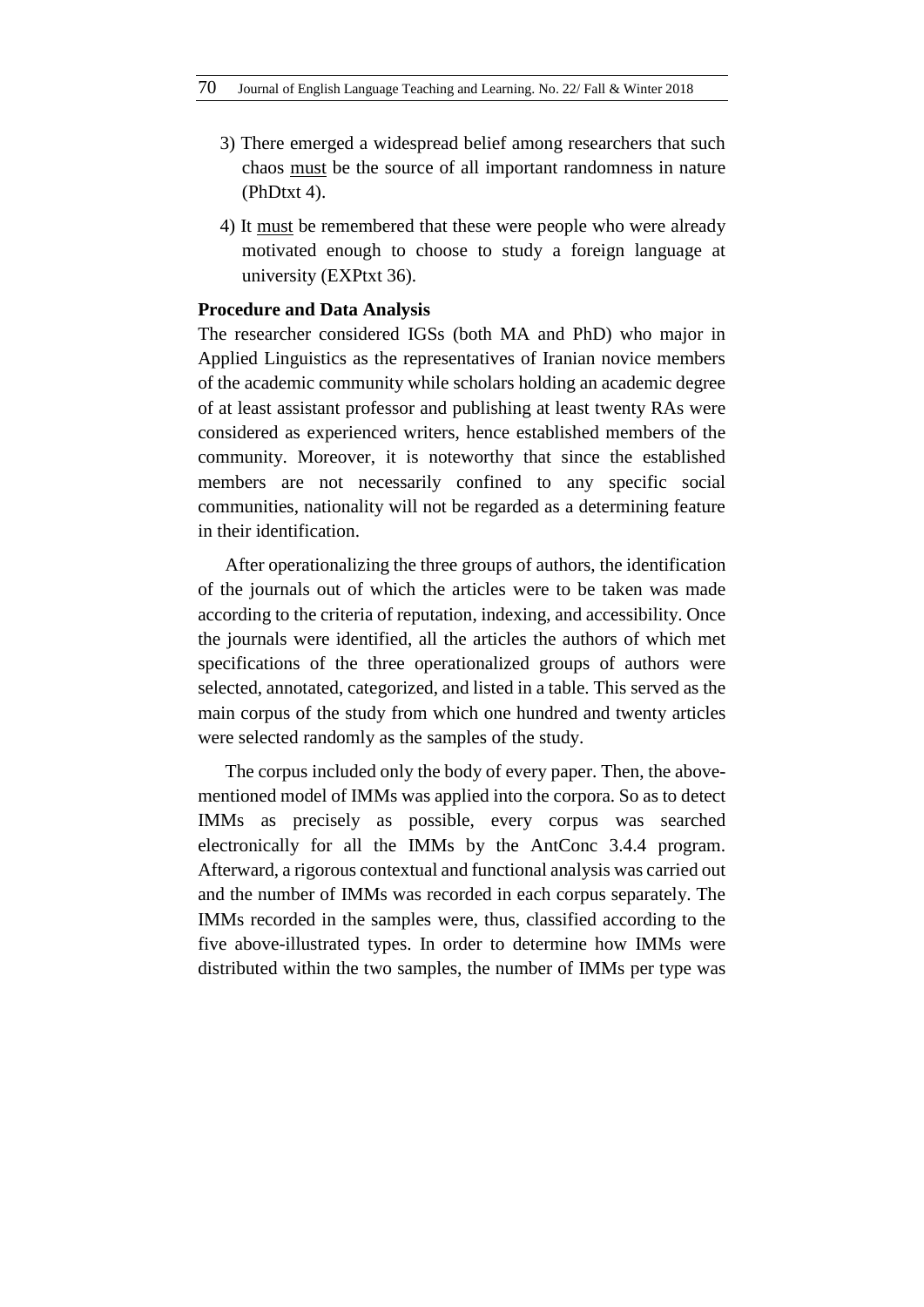computed as a percentage of the total number of IMMs in each sample. Furthermore, the data were normalized to frequencies per 10,000 words to be applied in statistical tests and analyses for sound comparison.

The data collected were processed using SPSS software version 22.0 to analyze the descriptive and inferential statistics. To explore whether the probable differences between the two samples in terms of the use of IMMs are significant or not, the Chi-square  $(X^2)$  nonparametric test was run.

### **Results and Discussion**

Generally, the descriptive analysis of the data indicated different proportions of IMMs in the three corpora with a total number of 9822 occurrences in EXP texts (about one metadiscourse marker in every 28 words), 5412 instances in PhD texts (about one in every 42 words), and 5336 occurrences in MA texts (about one in every 42 words). In other words, close inspection of data evidenced that the EXP writers employed IMMs approximately twice as many as those used by the IGSs (both MA and PhD) in their RAs. Table 1 below demonstrates the number of IMMs per 10,000 words for each type as well as for the total IMMs used in the three corpora in order to help make a sound interpretation about the variations.

| <b>Type</b>               | <b>EXP</b> | <b>IGSs</b> |       |              |
|---------------------------|------------|-------------|-------|--------------|
|                           |            | <b>PhD</b>  | MA    | <b>Total</b> |
| <b>Hedges</b>             | 150.3      | 111.9       | 110.5 | 111.2        |
| <b>Boosters</b>           | 85.5       | 67.8        | 72.3  | 70           |
| <b>Self-mentions</b>      | 43.3       | 7.1         | 8.1   | 7.6          |
| <b>Engagement markers</b> | 39.7       | 23.9        | 24.9  | 24.4         |
| <b>Attitude markers</b>   | 33.7       | 24.2        | 23.1  | 23.6         |
|                           |            |             |       |              |
| <b>Total</b>              | 352.6      | 234.8       | 239   | 236.9        |

Table 1 *Interactional metadiscourse occurrences on type in the corpora per 10000 words*

As Table 1 indicates, both PhD and MA texts have included fewer IMMs than the EXP texts (352.6 IMMs per 10,000 words in the EXP sample versus 234.8 occurrences in the PhD sample and 239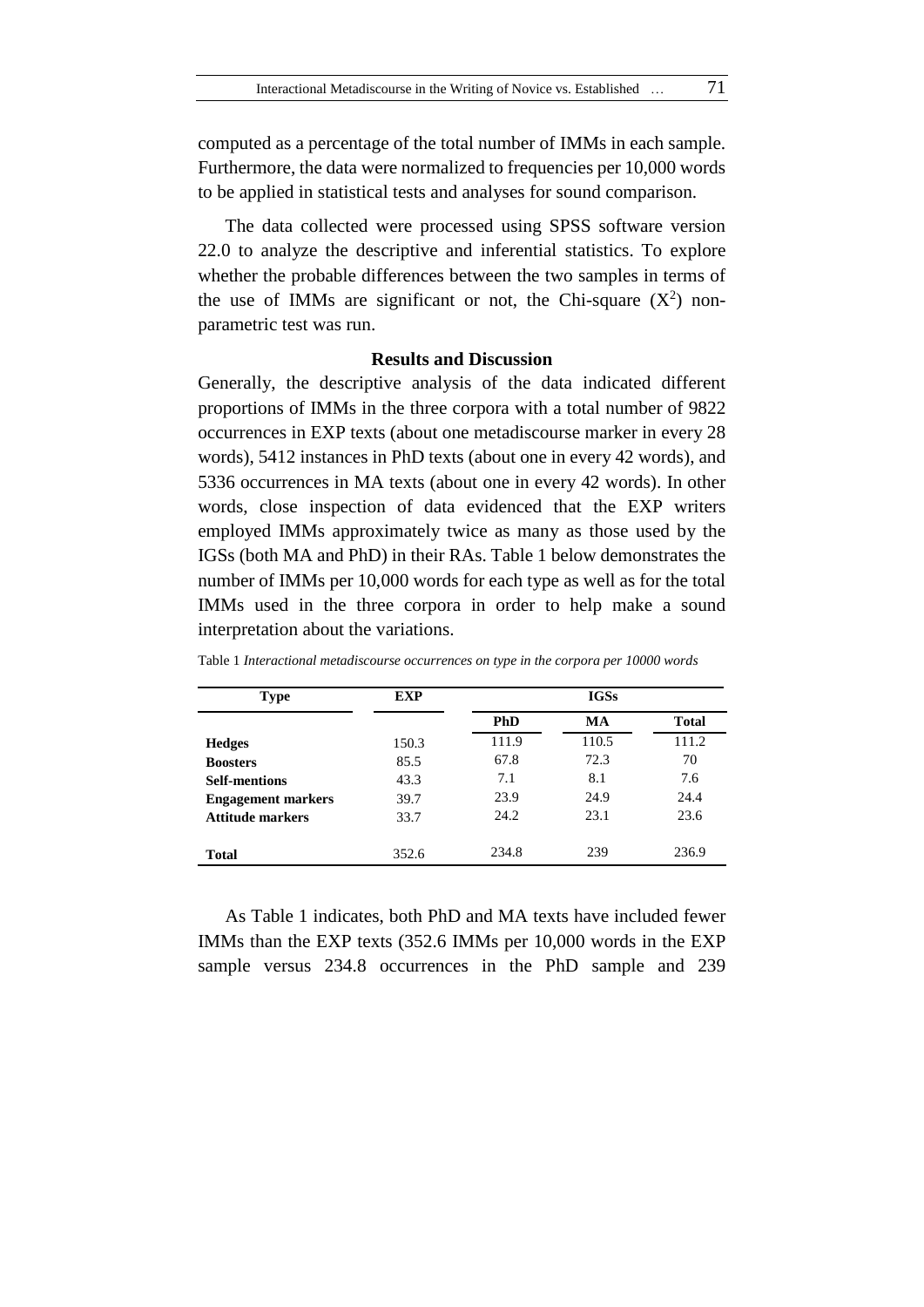occurrences in the MA sample). The EXP texts have also included a higher proportion of IMMs in each type. In other words, a fairly similar pattern emerged with the employment of hedges, boosters, attitude markers, self-mentions, and engagement markers, with EXP scholars using notably more devices than the IGSs. The obtained results are incongruent with what some previous studies have reported on Iranian scholars' discourse rhetorical features in that they generally tend to employ fewer metadiscourse markers in their texts than specifically native ones (e.g., Shokouhi & Talati-Baghsiahi, 2009; Zarei & Mansoori, 2007).

So as to make a more reasonable comparison and more valid judgment about the use and distribution of IMMs in total and in different types within each sample, the proportion of each type was calculated in the form of the percentage of the total number of metadiscourse in a ranked order in each sample (see Table 2). As the data confirms, although the frequency occurrences of IMMs used in the three samples are distributed with similar weights and order across the five types, their proportions within each sample vary. In other words, consistent with studies on academic discourse (Hyland, 2005; Koutsantoni, 2006), hedges, noticeably, are the most frequently applied metadiscoursal resources in the three samples although they constitute a higher proportion of all IMMs in PhD (%47.6) and MA Texts (%46.3) than the EXP ones (%42.6). Boosters turned out to appear the second most frequent type of IMMs in all three samples. However, the proportion they constitute within each sample is different from those of the other two groups of texts. That is, %30.3 of all IMMs in MA texts and %28.9 in PhD texts belong to boosters while they constitute only %24.3 of all IMMs in EXP texts. Although self-mentions are the third most frequent IMMs in EXP sample (%12.3), they appear to be the least frequent in the other two groups of texts (%3 in PhD and %3.4 in MA texts). It seems that the two groups of writers (EXP vs. IGSs) differ dramatically in employing these devices. Engagement markers and attitude markers, which have been used less frequently than the other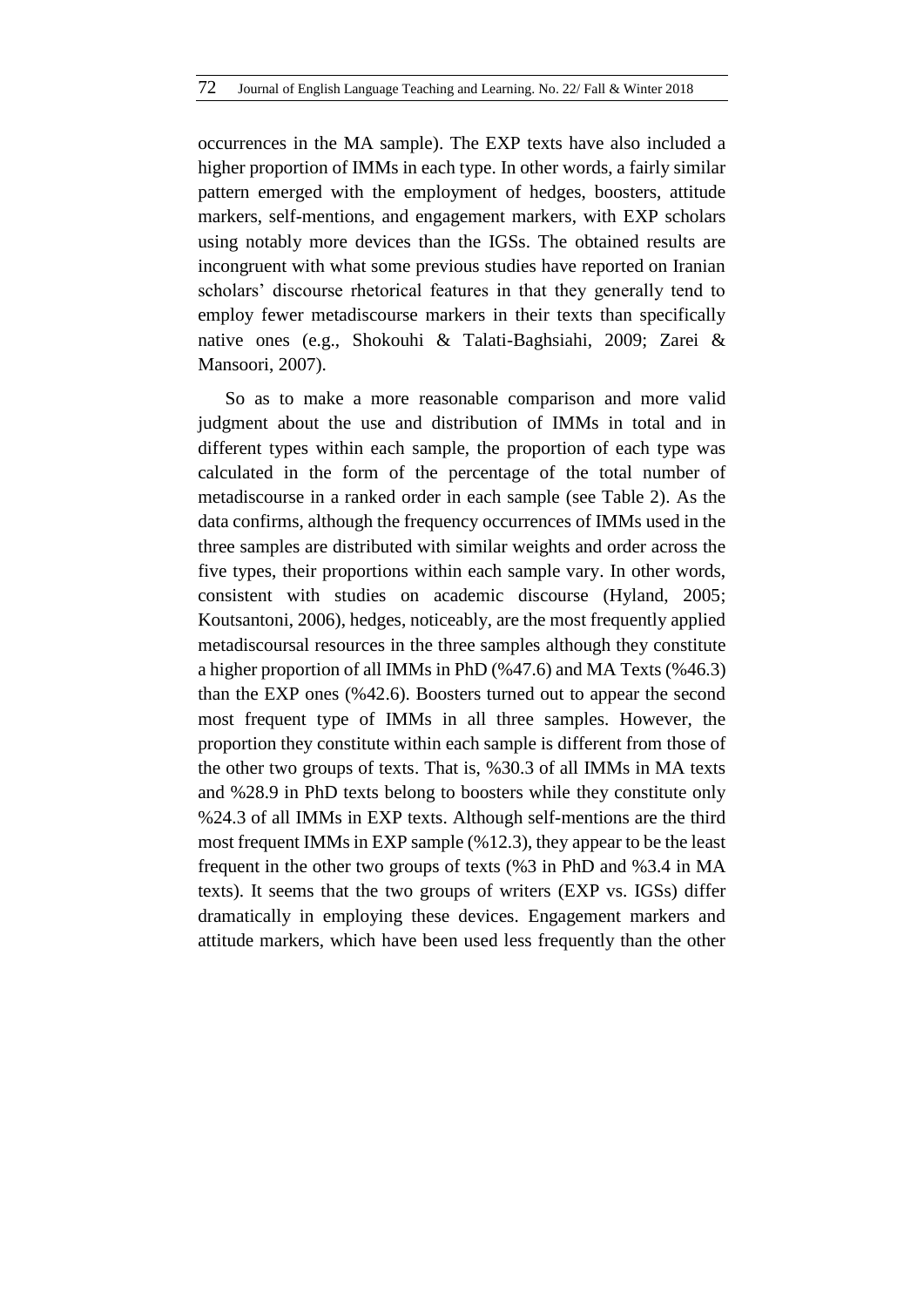types in EXP texts, seem to constitute a similar proportion of all IMMs in all the three samples.

| <b>Type</b>                                                                  | EXP                    |                      | <b>IGSs</b>           |                      |  |  |
|------------------------------------------------------------------------------|------------------------|----------------------|-----------------------|----------------------|--|--|
|                                                                              |                        | <b>PhD</b>           | MA                    | <b>Total</b>         |  |  |
| <b>Hedges</b><br><b>Boosters</b>                                             | %42.6<br>%24.3         | %47.6<br>%28.9       | %46.3<br>%30.3        | %46.9<br>%29.6       |  |  |
| <b>Self-mentions</b><br><b>Engagement markers</b><br><b>Attitude markers</b> | %12.3<br>%11.3<br>%9.6 | %3<br>%10.2<br>%10.3 | %3.4<br>%10.4<br>%9.7 | %3.2<br>%10.3<br>%10 |  |  |
| <b>Interactional M.</b>                                                      | %100                   | %100                 | %100                  | %100                 |  |  |

Table 2 *The proportion of each type in the form of the percentage of the total number of metadiscourse in each sample*

Tables 1 and 2 testify that although there seem to be some similarities in the distribution of different types of IMMs and in the general pattern which has been followed by the three groups of writers, they tended to apply them with different frequencies in their writings. As a consequence, the findings are seemingly indicative of the existence of a distance between the EXP and the IGSs in employing IMMs. Therefore, in order to answer the first research question posed earlier and to see whether the differences between the samples are significant, the Chi-Square test was run (see Table 3).

Table 3 *The results of Chi-square for the EXP and IGSs writers regarding the frequency of IMMs*

| <b>Experience</b> |                      |                      | <b>Test Statistics</b> |                |    |                |
|-------------------|----------------------|----------------------|------------------------|----------------|----|----------------|
|                   | <b>Observed</b><br>N | <b>Expected</b><br>N | <b>Residual</b>        | Chi-<br>square | df | Asimp.<br>sig. |
| $EXP-$            | 353                  | 295.0                | 58.0                   | 22.807         |    | .000           |
| <b>IMMs</b>       | 235                  | 295.0                | $-58.0$                |                |    |                |
| $IGSs-$           |                      |                      |                        |                |    |                |
| <b>IMMs</b>       |                      |                      |                        |                |    |                |
| <b>Total</b>      | 590                  |                      |                        |                |    |                |

Table 3 demonstrates that the IGSs writers differ significantly ( $\chi^2$  = 22.807, p ˂.05) from the EXP writers regarding the employment of IMMs in their texts. In other words, Chi-square analysis proved the existence of a remarkable distance between the IGSs writers as novice members of the community and the EXP writers as established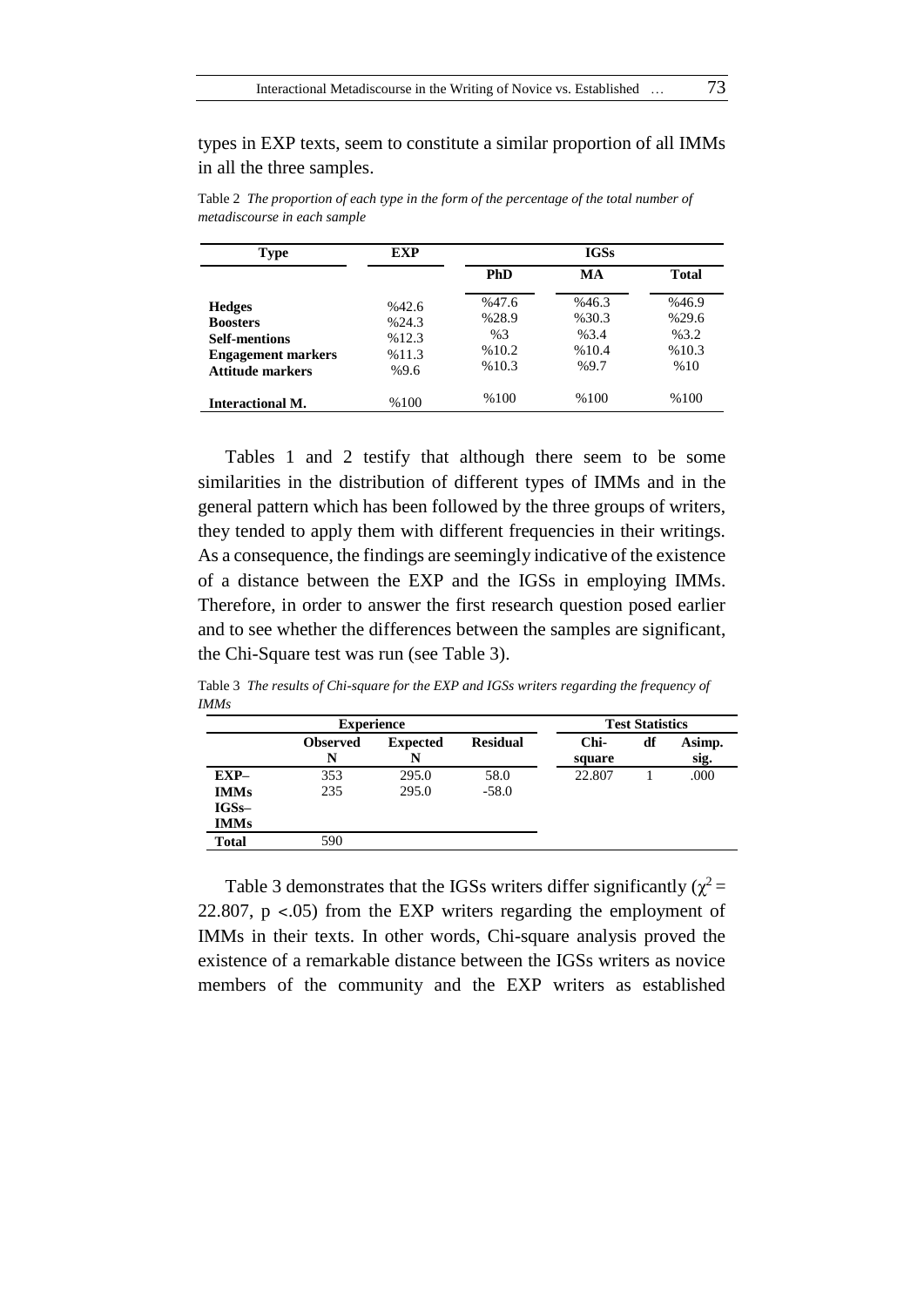members in the case of employment of IMMs in their RAs. So, these findings imply that the Iranian novice members might lack, to some extent, the ability to properly interact with their audience based on the respective academic community conventions. Accordingly, this lack of awareness about the dominant metadiscourse styles and strategies in the community discourse may lead to the novice writers' failed attempts in qualifying themselves as an acceptable member of their own discourse community. In sum, as genre awareness, specifically documented knowledge about the rhetorical features of community discourse, could be regarded as one of the fundamental stipulations for "transition from novice to expert" writers (Rath, 2010, p.6), the IGSs might lose the chance of successful attendance in their own discourse community and, consequently, scholarly publication in international indexed journals. To put it in other way, one important way for the novice writers to enjoy widespread acceptance within the academia could basically be having the rhetorical knowledge of academic discourse at their commands since, as Hyland (2009, p.1) puts it academic discourse can simply be viewed as "the ways of thinking and using language which exist in the academy".

The significant difference detected between the EXP and IGSs writers as regards the total number of IMMs, however, does not necessarily imply that the explored variations of different types of IMMs between the samples (see Table 1) are significant as well. Accordingly, Chi-square statistical test was also run on the data collected for each type to explore whether the variations observed in descriptive statistics are significant.

| <b>Types of IMMs</b>      | <b>Test Statistics</b> |      |             |  |
|---------------------------|------------------------|------|-------------|--|
|                           | Chi-square             | d.f. | Asimp. Sig. |  |
| <b>Hedges</b>             | 5.828                  |      | .016        |  |
| <b>Boosters</b>           | 2.104                  |      | .147        |  |
| <b>Attitude Markers</b>   | 1.724                  |      | .189        |  |
| <b>Self-mentions</b>      | 24.020                 |      | .000        |  |
| <b>Engagement Markers</b> | 4.000                  |      | .046        |  |

Table 4. *The results of Chi-square for the EXP and IGSs writers regarding the frequency of all types of IMMs*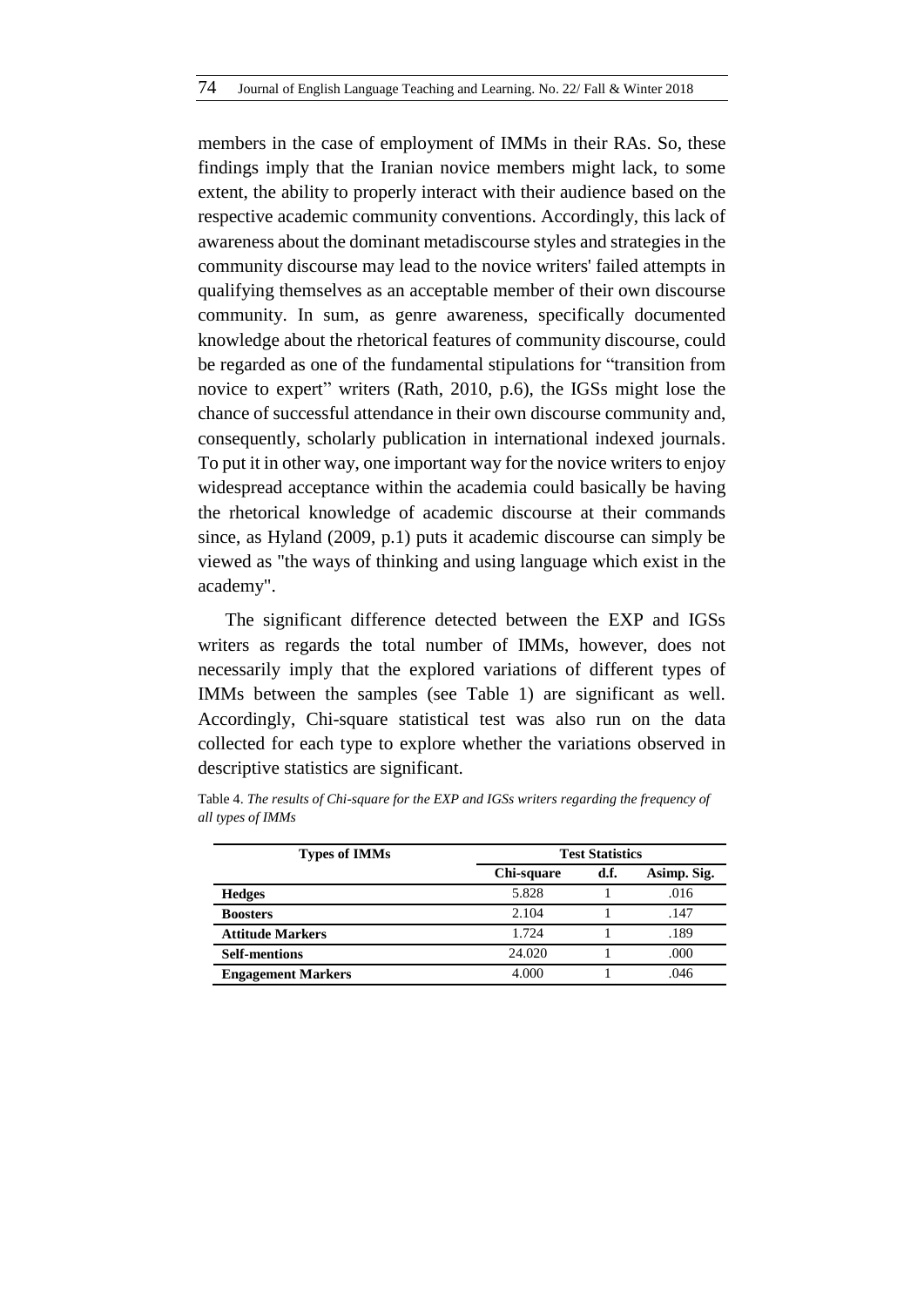### **Hedging Markers**

As table 4 delineates, hedging markers have also been used significantly more frequent in the EXP texts than the texts by the IGSs ( $\chi^2$  = 5.828,  $p \leq 0.05$ ) although the descriptive analysis confirmed that this type of IMMs was the most appealing in all the three corpora. This is in line with most of the studies conducted on hedging devices earlier between Iranian and native English writers (e.g., Falahati, 2004; Samaie, Khosravian, & Boghayeri, 2014; Shokouhi & Talati-Baghsiahi, 2009). However, although the current study is not merely cross-cultural and cross-linguistic in nature, the variation could be, to some extent, attributed to the writers' lingua/cultural background. Moreover, since the main dependent variable was supposed to be expertise, most of the detected variations could have been resulted from the IGSs writers' unawareness of the community rhetorical conventions because of their little experience as a new community member. The lower use of hedges can also be interpreted with regard to the multi-functionality of modal auxiliaries, which constitute the major part of hedging usages in discourse. That is, due to the fact that modal auxiliaries can denote different semantic and pragmatic notions, they seem to be challenging for the novice writers to employ in their discourse (Hyland 2005), hence resulting in an avoidance strategy. Yet, the EXP texts documented to contain a much higher proportion of them. As an example 'would' had a frequent occurrence in the EXP sample as an epistemic marker contributing to the writer's detachment from the force of the proposition hence being considered as a hedge:

5) Also, the specific linguistic domain (e.g., morphology, phonology) for which such drugs would be helpful is not yet clear (F-EXP 13).

It, however, appeared mostly in the IGSs' texts denoting the deontic notion of volition which is not regarded as a hedging device:

6) By the same token, they were told that their right of remaining anonymous would be assured (M-PhD 15).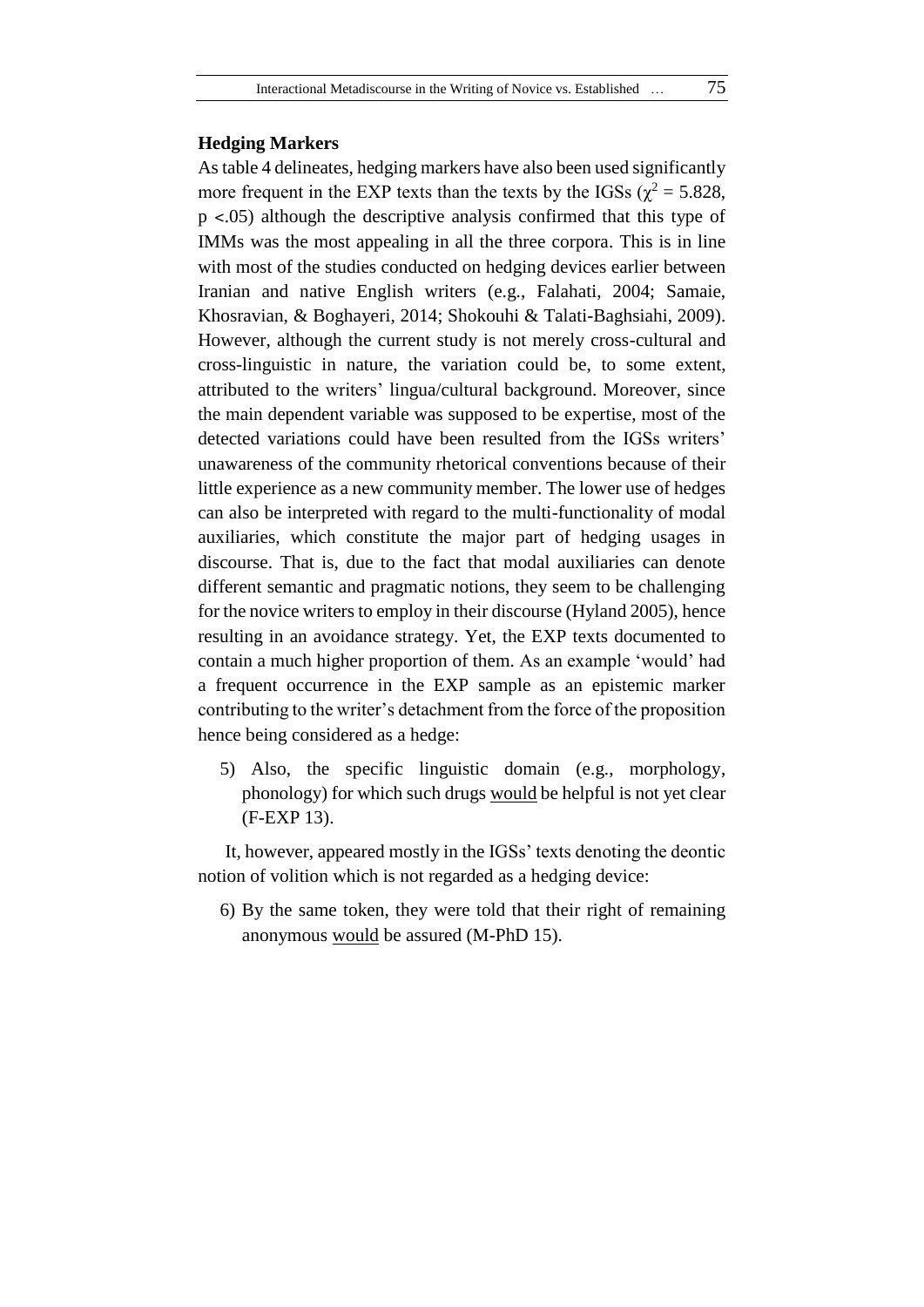The modal verbs 'may' and 'might' are also among the devices which have been employed far fewer in the IGSs' texts than the EXP sample. So, they can be presumed to be less skilled or not assured in the range of meanings that all the modals carry. Surprisingly, of the one hundred and one devices investigated in this study under Hyland's (1996) four sub-categories of hedges (attribute, reliability, writeroriented, and reader-oriented) less than fifteen devices approved to be used in far lower frequency in the IGSs papers than the EXP ones. In other words, the IGSs have used most of the hedging devices with a similar frequency as the EXP writers. This may suggest that the IGSs relatively follow the conventions of the genre in focus, yet they may have problems with some devices semantically and pragmatically. Some markers may also be controlled by their lingua/cultural background of the IGSs writers.

Moreover, as regards the four sub-categories of hedges mentioned above, the results testified that the IGSs writers differ significantly in applying the 'attribute' and 'reliability' devices from the EXP writers, yet the variations in the employment of the 'writer-oriented' and 'reader-oriented' sub-categories are not significant. To put it in simple words, as example 7 indicates, the IGSs do not seem to be qualified in ways of hedging the correspondence of proposition to reality to approach the precision of their expression (attribute). The IGSs writers also indicated to be far away in precisely signaling their confidence in the truth of the propositions and in explicitly conveying an appropriate assessment of the reliability of statements (reliability). On the other hand, the results are indicative of the IGSs' competence in limiting their commitment to statements as writers (writer-oriented) to guard themselves against possible criticisms (see example 8). Moreover, they showed no difficulties in hedging expressions to give deference and recognition to their audience (reader-oriented) and avoid distasteful over-confidence in attempting to gain their readers' acceptance of propositions (see example 9).

7) The way information and materials are presented are key factors in encouraging participation and engagement in the learning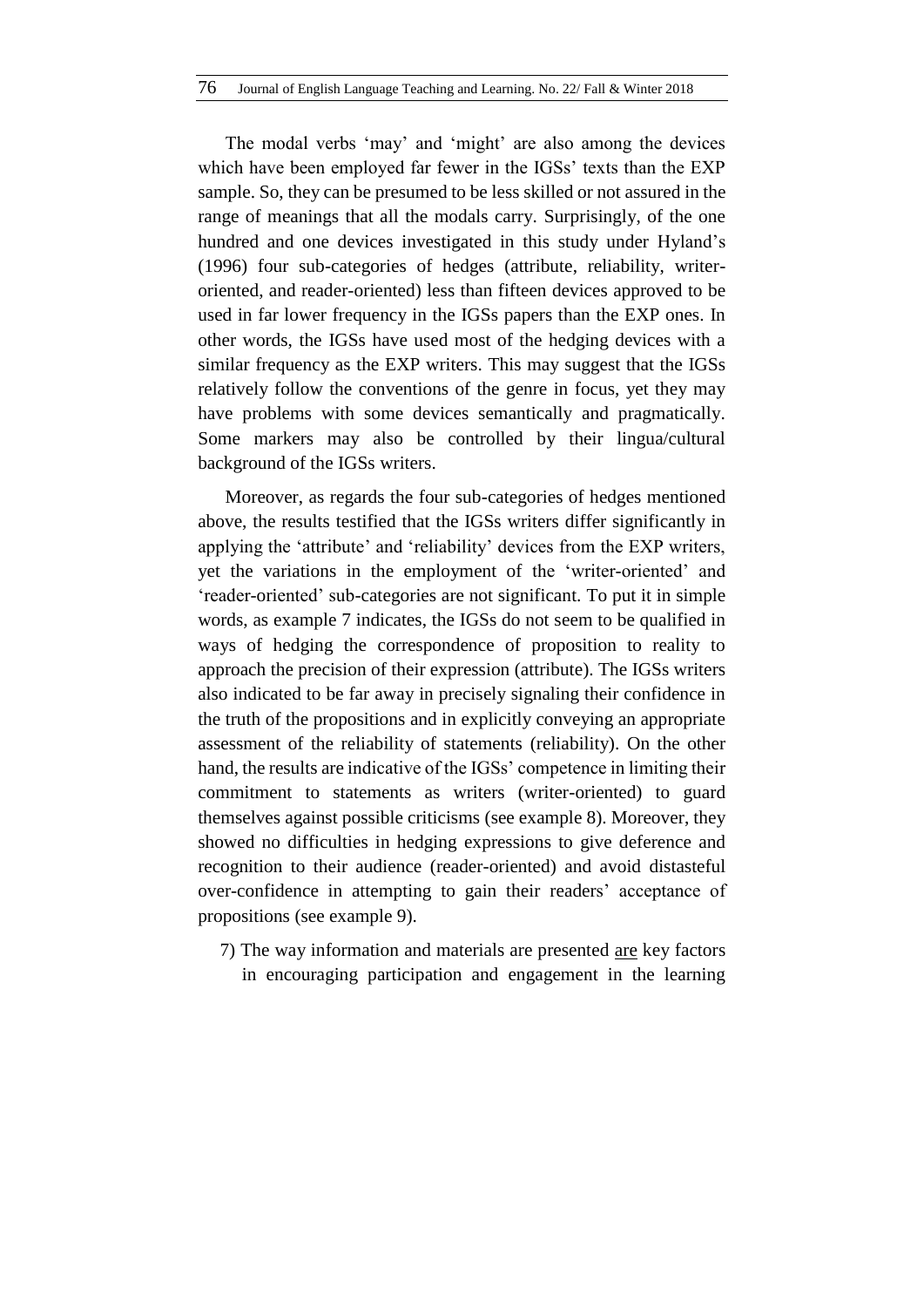process which not only leads to better achievement but also prepares individuals for their life (F-PhD 20).

- 8) However, the greater use of native cultures in developing digital activities seems to have some bearing on the quality of the L2 text produced (M-PhD 2).
- 9) More specifically, in writing classes, the students should be involved in the writing process by getting feedback … (F-MA 7).

Generally, the significantly lower use of hedges on the part of the IGSs writers suggests that they, as new members of the respective community, make far greater unmitigated claims and generalizations than the EXP members, and tend not to "acknowledge the provisional nature of their results" (Mur-Dueñas, 2011, p. 3073). This could result in a major rhetorical gap which must be crossed by the IGSs to be accepted as effective members of the community (Jalilifar, & Shooshtari, 2011).

### **Boosters**

Boosters refer to communicative strategies applied to increase the force of arguments. Boosters let authors show the conviction they want to attach to the proposition and allow them to assert a statement with confidence. They also signal writers' solidarity and involvement with their readers. The importance of boosters in academic writing lies in the fact that they contribute to a proper "rhetorical and interactive tenor" (Hyland, 1998, p. 2). This importance has seemingly been recognized by the two groups of writers of the study since they employed them as the second more frequent type of IMMs in their papers which is in accord with some related studies conducted earlier (e.g., Keshavarz & Kheirieh, 2011; Sarani, Khoshsima, & Izadi, 2017; Shokouhi & Talati-Baghsiahi, 2009). However, although the EXP writers also proved to favor the employment of boosters in their text more than the IGSs, the results of the chi-square test ( $\chi^2$  = 2.104, p > .05) does not evidence that the differences between them are significant (see Table 4). In other words, it was revealed that the IGSs writers expressed their stances towards the propositional content with a similar degree of certainty in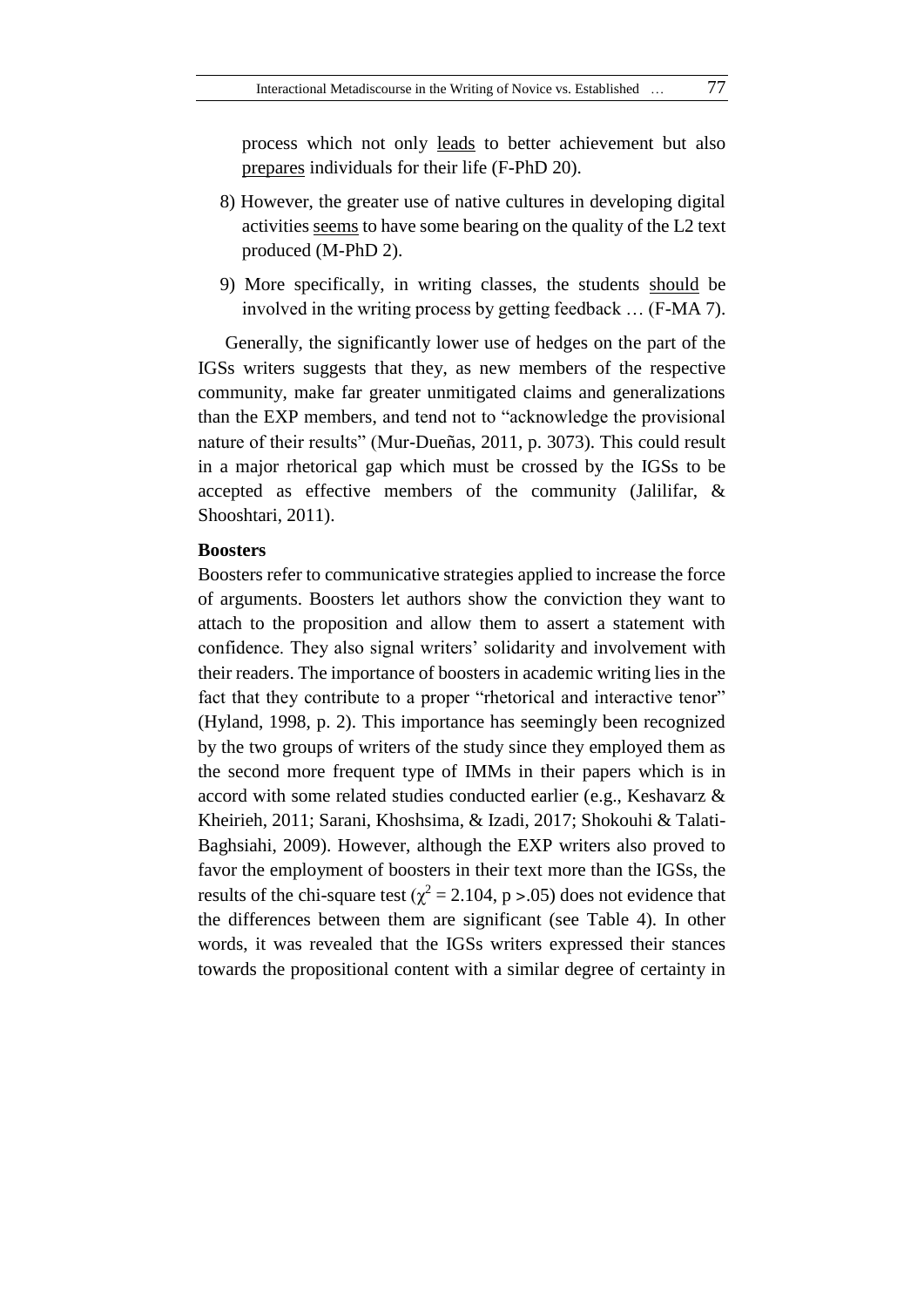comparison with the EXP authors. This, unexpectedly, is not in agreement with the results of the earlier studies on boosters between Iranian and Native English academic writers most of which have reported the higher proportions of boosters employed by native English writers in RAs than Iranian ones (e.g., Faghih & Rahimpour, 2009; ). In fact, these findings testified that academic community rhetorical conventions might sometimes differ from those practiced by native English writers. Yet, a comparison of English native academic writings with those of the academic community experts regarding these devices could better illuminate the issue.

Moreover, concerning the two general sub-categories of boosters (emphatics and amplifying adverbs), the results testified that the writers of the two samples used them with similar proportions in their discourse. This can be a reliable indicator that the IGSs writers are fairly aware of both functions of linguistic devices used as boosters and the genre conventions regarding these rhetorical features. However, some specific devices were identified not to be much favored by the IGSs writers such as think, know, and indeed, while some others were used more frequently in the IGSs' texts than the EXP writers' like believe and prove (see example 10). This could be likely attributed to the lingua/cultural preferences of the IGSs writers.

10) As with the results of the pretest, the posttest scores given by the two raters proved to be highly reliable (M-PhD 17).

The last point to be mentioned is the fact that hedges and boosters constitute %46.9 and %29.6 of all the IMMs used in the IGSs writers' texts respectively while the same markers comprise %42.6 and %24.3 of all markers employed in EXP texts (see Table 2). This is an indicator of the fact that the IGSs have kept rather the same high emphasis on the commitment to and detachment from the propositions they made among other functions performed by IMMs.

### **Attitude Markers**

Attitude markers seem to appear as another group of IMMs in which no significant differences ( $\chi^2$  = 1.724, p > .05) were detected across the two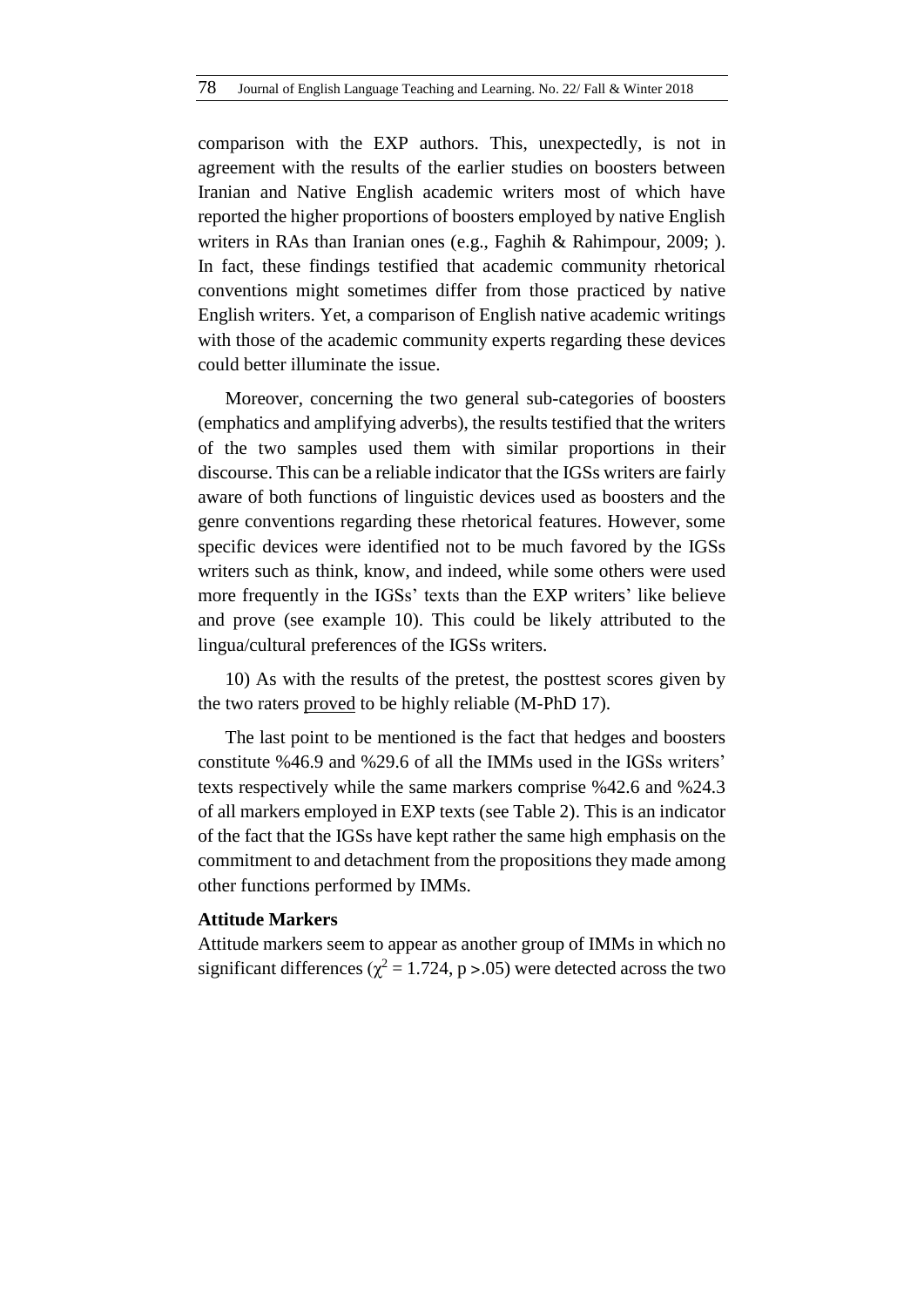corpora based on the Chi-square test results (see Table 4). That is, the two groups of writers have exploited attitude markers in their texts with relatively similar proportions. These findings are also in line with the results of the study conducted by Attarn (2014) on the ESP research articles written by Iranian and native English scholars. However, she investigated the discourses produced by the two groups of expert writers. This may be indicative of the IGSs' ability in taking personal stances towards the assertions they made, and following the requirements of the discourse community and genre in revealing their affective positions about the propositions. Still, this category of MMSs is not commonly used in either sub-corpus matching Keshavarz & Kheirieh's (2011) findings of Applied Linguistics RAs.

As regards the sub-categories of attitude markers naming attitude verbs, adverbs and adjectives, no significant differences were also detected between the two groups of texts, hence emphasizing the IGSs' commitment to the community's conventions and their writing within the framework of the genre regarding the amount of affective stances they can take towards their statements. The only remarkable difference discovered within the raw data was that the IGSs have used a very limited range of devices (about twenty-seven) out of the sixty-six attitude markers comparing with the EXP writers who employed about forty-five of them. That is, although the tokens of the devices exploited by the two groups of writers were relatively similar, their types were more limited in the IGSs' texts. In short, the IGSs have not used most of the linguistic elements regarded as attitude markers in their discourse. This could be possibly interpreted by acknowledging the limitation in the IGSs' knowledge of production vocabularies. In other words, it might still be difficult for these EFL students to use as many vocabularies as their expert counterparts in their writings.

### **Self-mentions**

The results of this study demonstrated that the frequency of the various forms of self-mention in the corpora is quite different with the EXP writers using far more self-mention expressions in their texts than the IGSs (both MA and PhD). More clearly, they have used the markers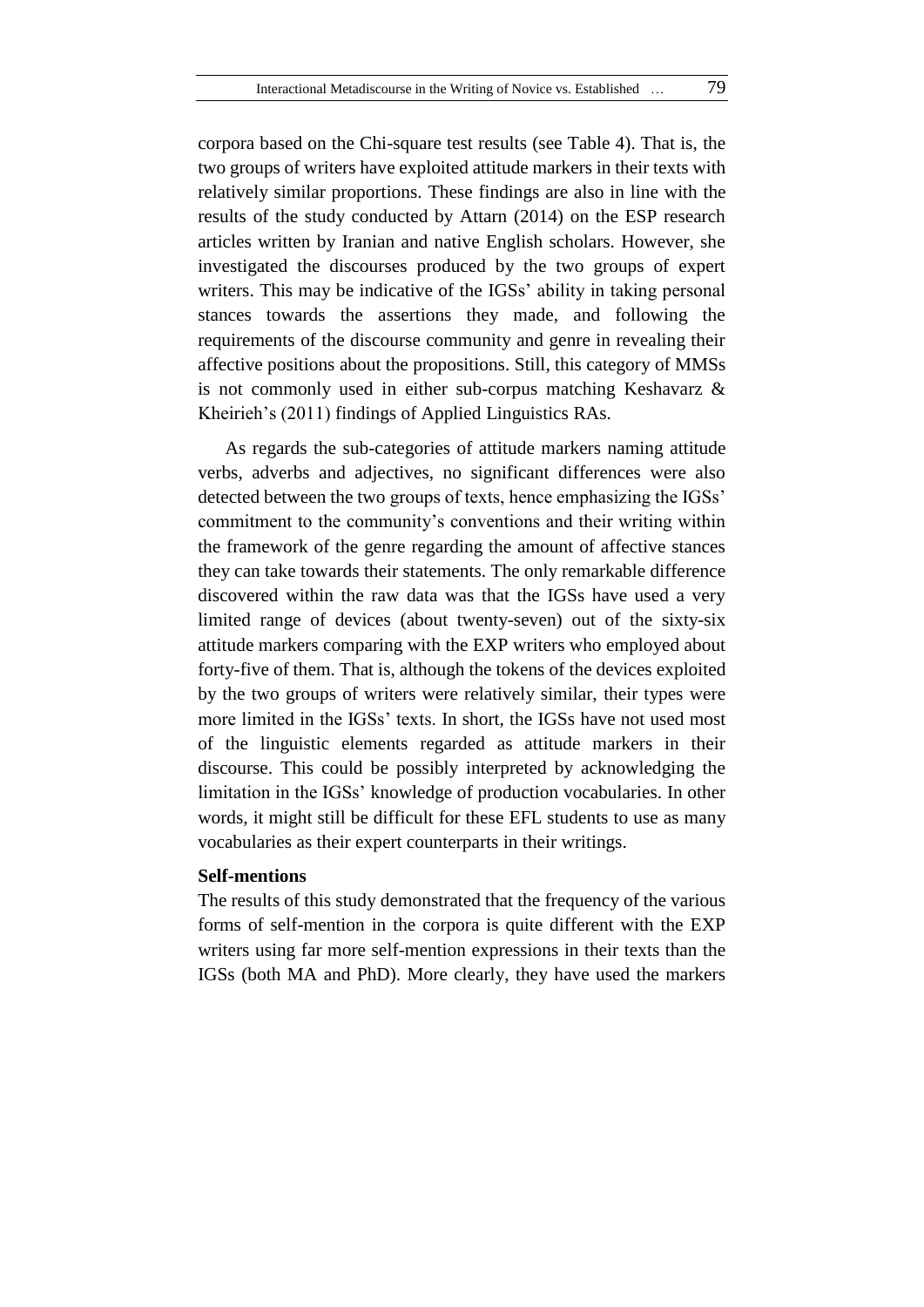approximately five times as many as the IGSs writers. As Table 4 depicts, the detected variation is also statistically significant ( $\chi^2$  = 24.020, p ˂.05). The finding is confirmed by Hyland's (2001b, 2008) studies in which he found a similar amount of self-mention devices in Applied Linguistics articles written by established members of the community. Far lower use of self-mentions on the part of IGSs is indicative of their reluctance to signal their explicit presence in the discourse. This can be interpreted based on the assumption that student writers may lack the confidence to present their voice explicitly throughout the discourse since they may think that they are not in an academic position to present alternative views and challenge the opinions of established members of the community. Tang and John (1999) also comment that students can be intimidated by a sense of insecurity they might feel about the validity of their assertions which is the consequence of acknowledging themselves as the ones who locate at the lowest position in the academic community.

A further justification for the lower employment of self-mentions on the part of the IGSs writers might be the fact that the conventions of authorial presence and identity in expository discourse are not certain. Some textbooks and style guides are encouraging the novice academic writers to write impersonal and objective texts, while others advise them to make their presence explicit in the text using first-person pronouns. The same challenge might arise from cultural beliefs and conventions developed in the writer's social contexts.

With regard to the linguistic elements denoting self-mention, the EXP writers have used first person devices more than ten times as many as those employed by the IGSs in their texts. Instead, the result also showed that the IGSs' texts demonstrated a higher proportion of the expression 'the researcher(s)' comparing with the EXP writers' texts. The findings regarding the use of first person devices are in agreement with what Hyland (2002) found that many second language student writers appear uncomfortable with exploiting first-person pronouns in their texts. Moreover, they suggest that the IGSs students are more willing to signal their presence in the text more indirectly and implicitly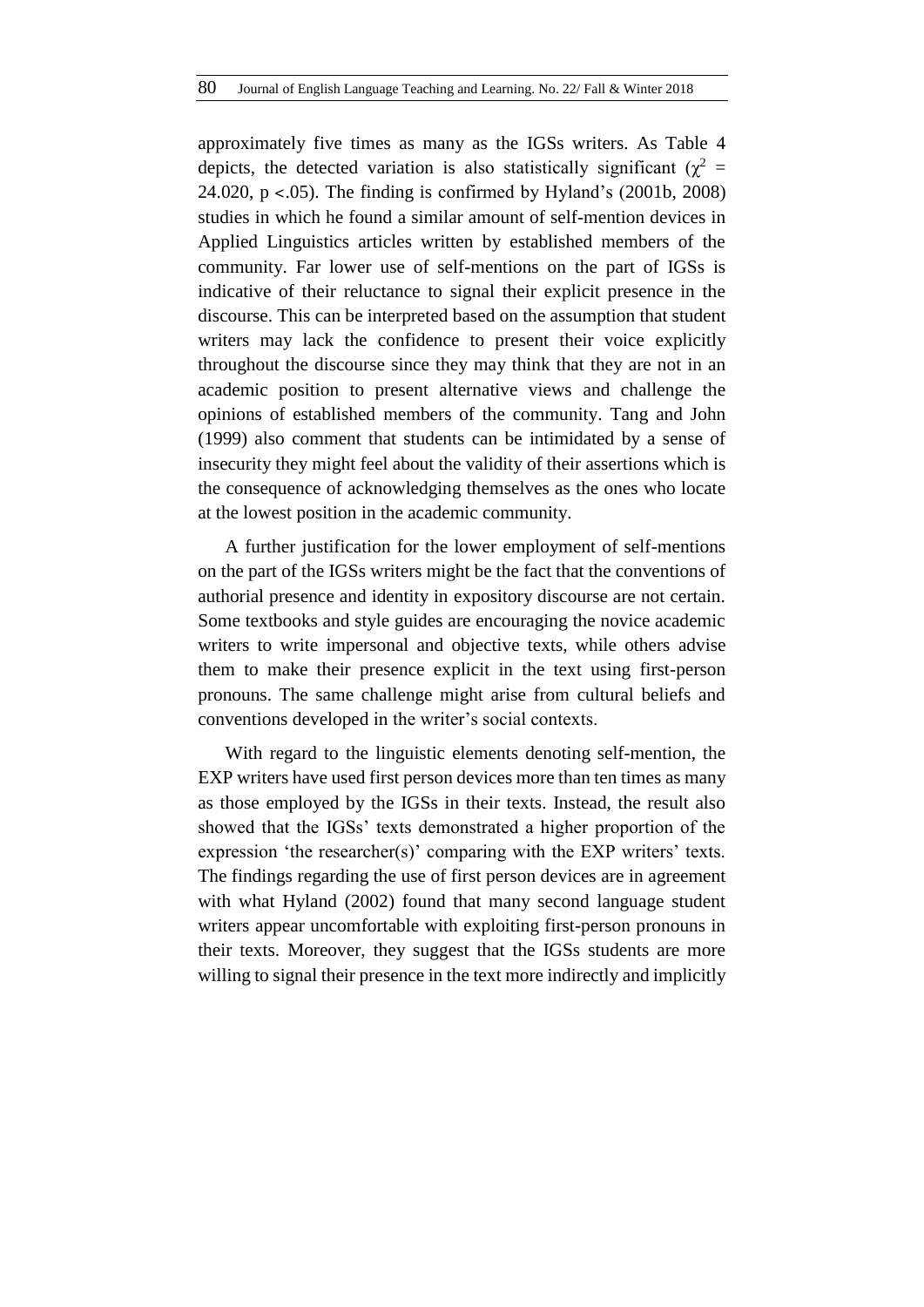using 'the researcher(s)'. One interesting point to be mentioned is that this minor presence is mostly felt when they are obliged to refer to the researcher in describing their own study and methodology rather than when discussing their findings and presenting their claims:

11) Once the researcher made certain that the participants formed a homogenous sample, a pre-test examining the knowledge of the target words and reading passages was administered (F-PhD 6).

Yet, the EXP writers dominantly make their presence explicit even when they have alternatives not to refer to themselves in expressing the study's objectives:

12) In this article, I wish to explore dimensions of learner agency as a complex dynamic system (F-EXP 4).

### **Engagement Markers**

Engagement markers are yet another type of interactional feature which is probably considered as the most conspicuous realization of an author's dialogic awareness (Hyland, 2001a). Employing directives, reader pronouns, interjections, and questions as different sub-categories of engagement markers, writers attempt to engage their readers as the real parties in constructing the discourse. This feature, however, was not welcomed similarly by the two groups of writers in the current study. That is, the IGSs writers, unlike the EXP authors, prefer not to engage the assumed readers much in the process of constructing their discourses. As Table 4 depicts, the EXP writers employed this metadiscoursal feature with a significantly higher frequency in their writings than the IGSs writers ( $\chi^2$  = 4.000, p <.05). This variation can probably be attributed to the IGSs' cultural preferences in approaching politeness in interaction. Avoiding the employment of directive elements, which are frequent in EXP texts (see example 13), might be regarded as an indicator of the IGSs' attending to readers' negative face. Another interpretation for the lower use of engagement markers on the part of IGSs writers could be that they are not as pragmatically competent as their EXP counterparts in dealing with the disciplinary politeness strategies properly.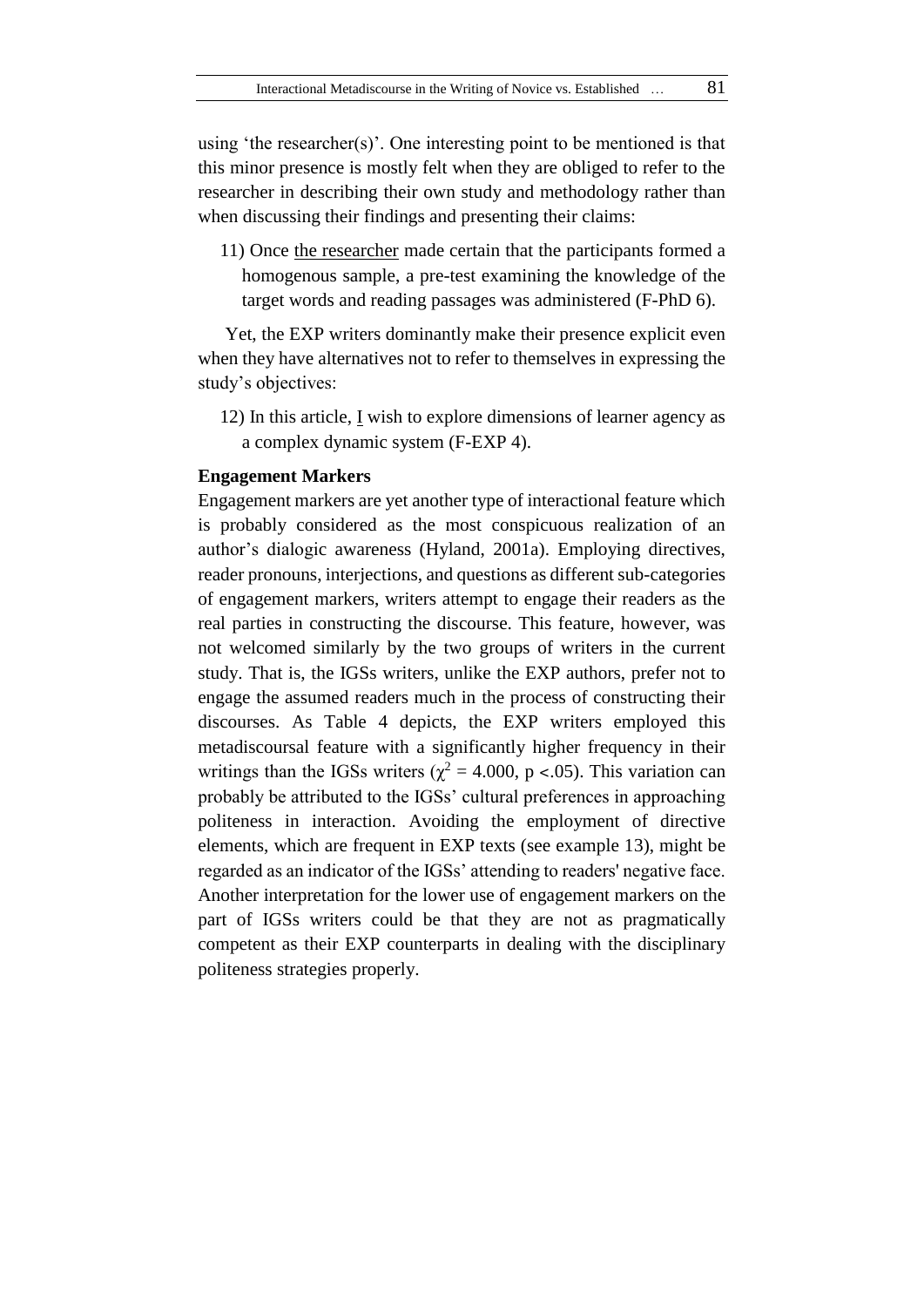13) Imagine a society full of  $A<sup>+</sup>$  students as defined by traditional education (M-EXP 11).

Finally, the statistical analysis of the data showed that the Iranian MA and PhD Applied Linguistics students did not differ significantly  $(\chi^2 = .034, p > .05)$  in applying IMMs in their RAs (see Table 5). Therefore, the findings testified that the two sub-groups of the IGSs are relatively similar in applying and distributing the given metadiscoursal resources in their texts hence being located in a similar distance from the EXP members of the respective community regarding these specific rhetorical strategies.

Table 5 *The results of Chi-square for the PhD and MA writers regarding the frequency of IMMs*

| <b>Experience</b> |                              |       | <b>Test Statistics</b> |            |    |             |
|-------------------|------------------------------|-------|------------------------|------------|----|-------------|
|                   | <b>Observed N</b> Expected N |       | <b>Residual</b>        | Chi-square | df | Asimp. sig. |
| <b>PhD-tional</b> | 235                          | 237.0 | $-2.0$                 | .034       |    | .854        |
| <b>MA-tional</b>  | 239                          | 237.0 | 2.0                    |            |    |             |
| <b>Total</b>      | 474                          |       |                        |            |    |             |

#### **Conclusion and Implications**

Comparing written academic discourse in the genre of RA, this investigation aimed at identifying any probable distance existing between the IGSs as novice members and the EXP figures of the academic community of Applied Linguistics in terms of utilizing IMMs as important rhetorical strategies. In other words, this study seeks to facilitate the chance of scholarly attendance for novice second language writers in the respective discourse community through providing assistance with rhetorical requirements and conventionalized strategies regarding the employment of IMMs. The findings demonstrated that, generally, there seems to exist some significant variations between the IGSs and the EXP writers in terms of frequency of IMMs in their discourses although the general pattern of IMMs distribution appears to be rather similar in the two groups of texts. That is, the findings evidenced the IGSs writers' reluctance in employing hedges, selfmentions, and engagement markers as illustrated to be required for the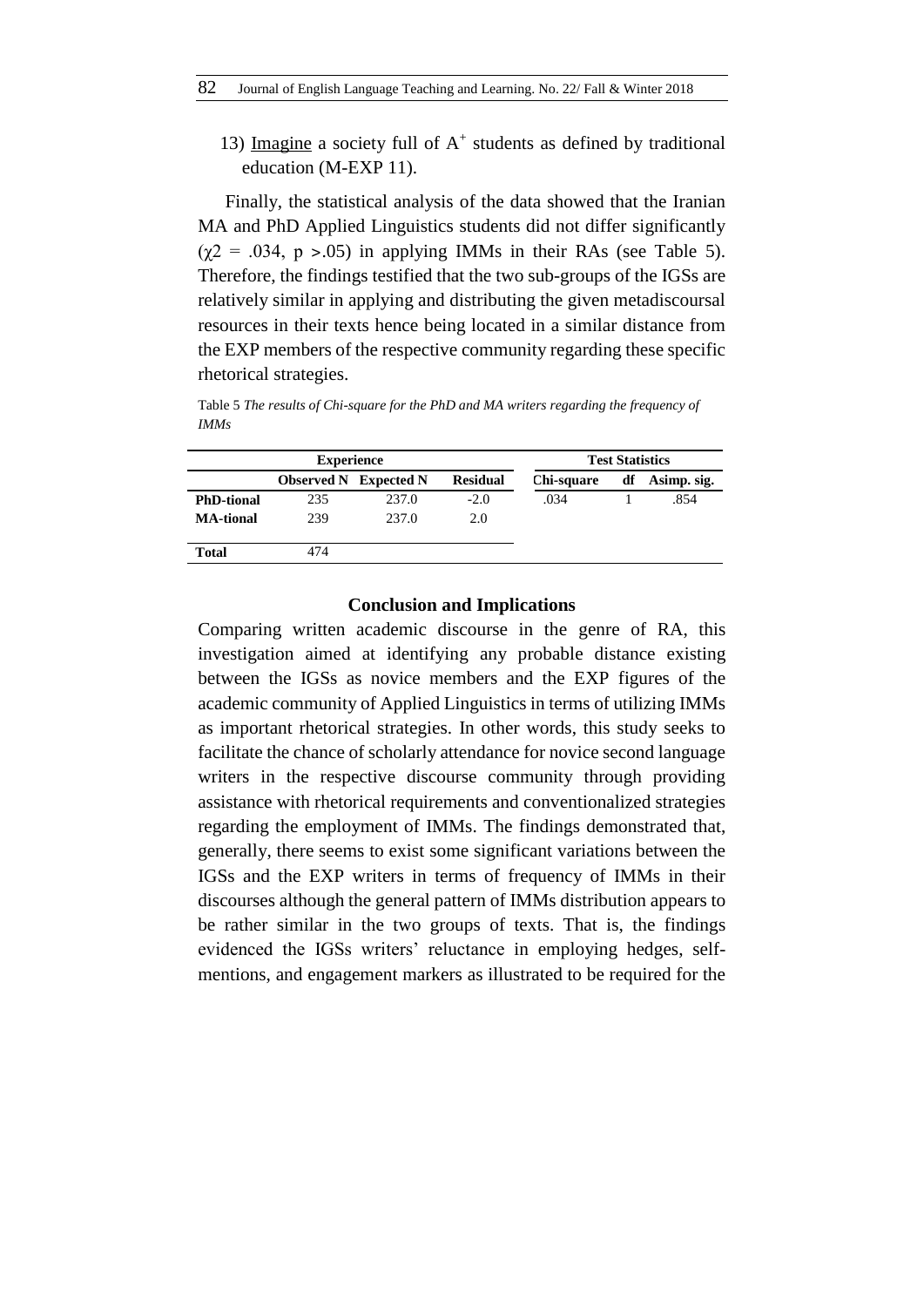genre by the established members. Consequently, it can be concluded that the IGSs are far away from the requirements of the community, discipline, and genre as regards the employment of these rhetorical resources. Of course, such deviations imply different interpretations and justifications among which are the IGSs' lingua/cultural background, the lower level of their language competence, and their lack of awareness regarding the importance of IMMs in academic discourse. Anyway, this should first be addressed properly by the IGSs themselves as the main addressee of the present study and by style guide writers, curriculum developers, syllabus designers, and academic writing teachers to make the graduate students qualified for successful and scholarly attendance in the community.

However, the findings proved that the IGSs writers are appropriately competent in applying boosters and attitude markers. That is, the differences between them and the EXP scholars were not meaningful. They showed their awareness in the way they should express their certainty towards the propositions and in taking affective stances about the statements. Furthermore, they demonstrated that they are relatively aware of the general patterns governing the use and distributions of IMMs. In other words, the proportions of different types of IMMs in the form of the percentage of all IMMs in the IGSs' texts and the distributional preferences of the five types demonstrate a relatively similar pattern with those of the EXP texts. Accordingly, it can be concluded that the IGSs writers follow, to a high degree, the general pattern governing the relative proportions of different types of IMMs which is possibly affected by the general framework of the gene and the community conventions.

The last point to maintain is the fact that the MA and PhD students exhibited a similar competence and ability in utilizing these rhetorical resources, and demonstrated common drawbacks in dealing with them in their discourses.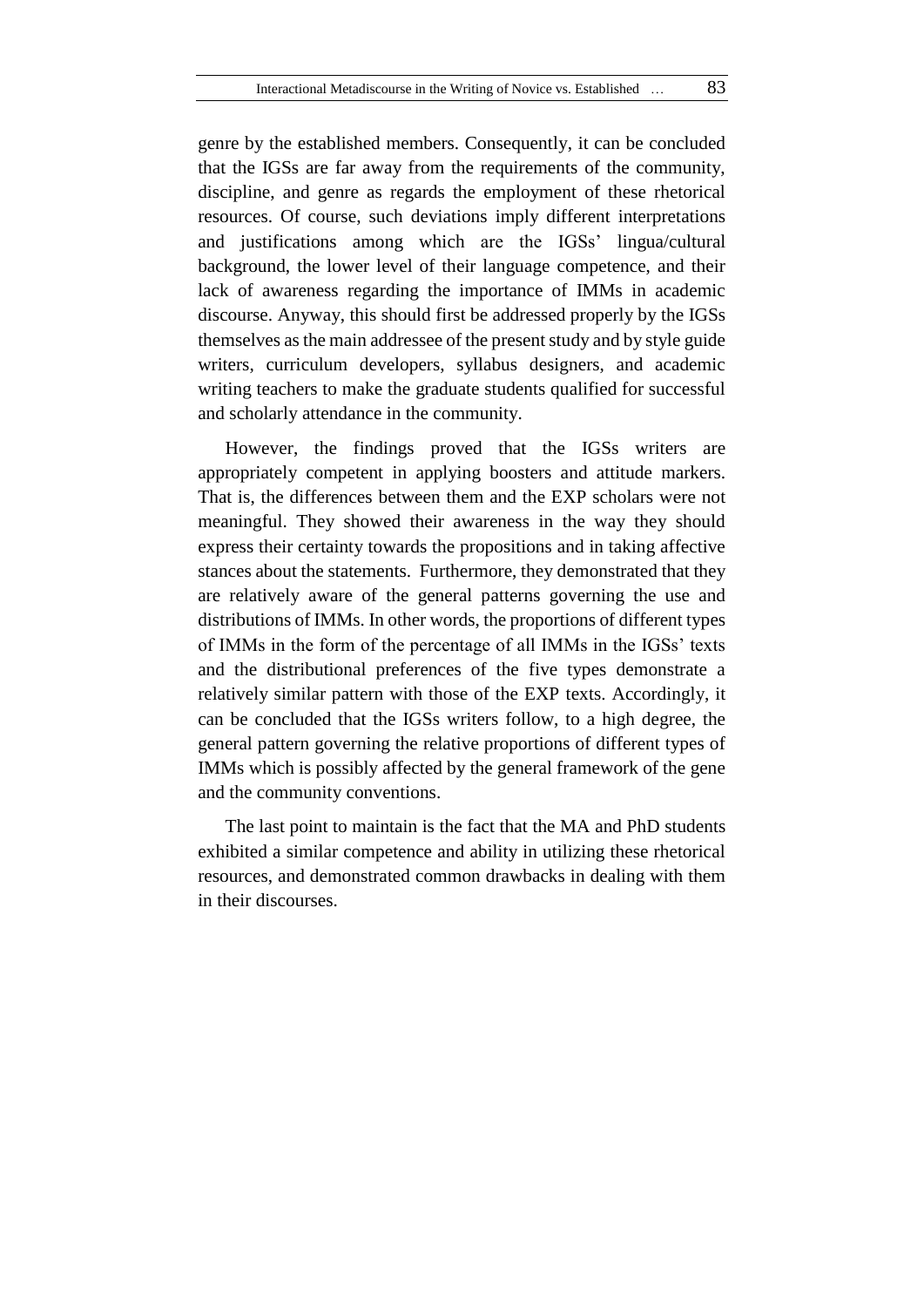#### **References**

- Abdollahzadeh, E. (2003). *Interpersonal metadiscourse in ELT papers by Iranian and Anglo-American academic writers*. Paper presented at the International Conference on Multiculturalism in ELT Practice at Baskent University, Turkey.
- Crismore, A. (1989). *Talking with readers: Metadiscourse as rhetorical act*. New York: Peter Lang.
- Crismore, A., Markkanen, R., & Steffensen, M. (1993). Metadiscourse in persuasive writing: A study of texts written by American and Finnish university students. *Written Communication, 10*(1), 39–71.
- Dafouz-Milne, E. (2008). The pragmatic role of textual and interpersonal metadiscourse markers in the construction and attainment of persuasion: A cross-linguistic study of newspaper discourse. *Journal of Pragmatics 40*(1), 95-113.
- Faghih, E., & Rahimpour, S. (2009). Contrastive rhetoric of English and Persian written texts: Metadiscourse in applied linguistics research articles. *Rice Working Papers in Linguistics, 1*, 92-107.
- Falahati, R. (2004). *A contrastive study of hedging in English and Farsi academic discourse* (Master's thesis). University of Victoria, British Columbia, Canada.
- Gilquin, G., & Paquot, M. (2008). Too chatty: Learner academic writing and register variation. *English Text Construction, 1*(1), 41-61.
- Hyland, K. (1996). Writing without conviction? Hedging in scientific research articles. *Applied Linguistics 17*(4), 433-454.
- Hyland, K. (1998). *Hedging in scientific research articles*. Amsterdam: John Benjamins.
- Hyland, K. (2001a). Bringing in the reader: Addressee features in academic articles. *Written Communication, 18*(4), 549–574. <http://dx.doi.org/10.1177/0741088301018004005>
- Hyland, K. (2001b). Humble servants of the discipline? Self-mention in research articles. English for Specific Purposes, 20, 207-226.
- Hyland, K. (2002). Authority and invisibility: authorial identity in academic writing. Journal of Pragmatics, 34, 1091–1112.
- Hyland, K. (2004a). *Disciplinary discourses: Social interactions in academic writing*. Ann Arbor: University of Michigan Press.
- Hyland, K. (2004b). Disciplinary interactions: Metadiscourse in L2 postgraduate writing. *Journal of Second Language Writing, 13*, 133-151. http://dx.doi.org/10.1016/j.jslw.2004.02.001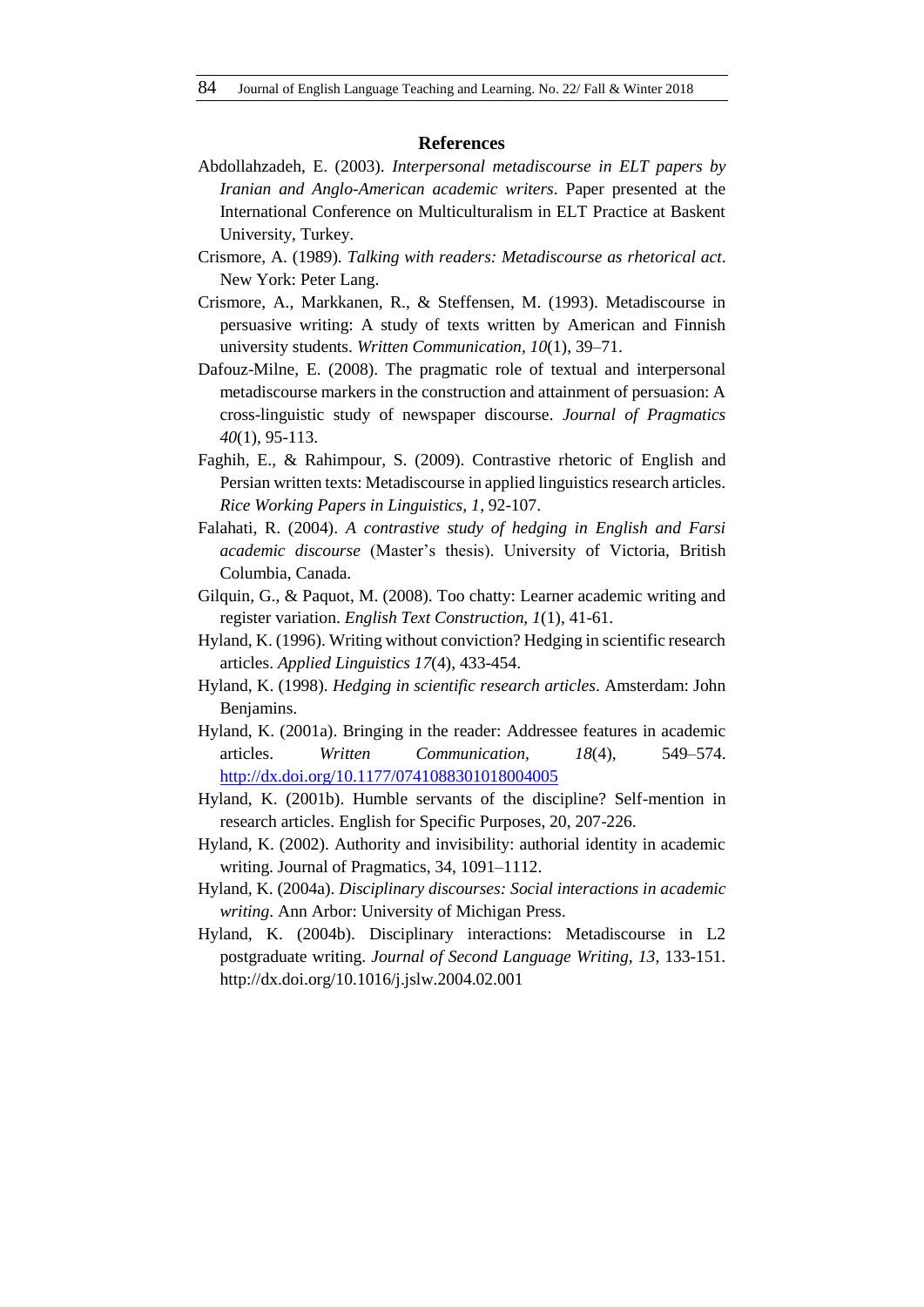- Hyland, K. (2005). Metadiscourse: *Exploring interaction in writing*. London: Continuum.
- Hyland, K. (2008). Persuasion, interaction, and the construction of knowledge: Representing self and others in research writing. *International Journal of English Studies, 8* (2), 1-23.
- Hyland, K., & Tse, P. (2004). Metadiscourse in academic writing: A reappraisal. *Applied Linguistics, 25*(2), 156–177.
- Jalififar, A. R., & Shooshtari, Z. G. (2011). Metadiscourse awareness and ESAP comprehension. *Journal of College Reading and Learning, 41*(2), 53-74.
- Keshavarz, M. H., & Kheirieh, Z. (2011). Metadiscourse elements in English research articles written by native English and non-native Iranian writers in applied linguistics and civil engineering. *Journal of English Studies, 1*(3), 3-15.
- Koutsantoni, D. (2006). Rhetorical strategies in engineering research articles and research theses. Advanced academic literacy and relations of power. *Journal of English for Academic Purposes, 5*, 19-36.
- Lautdmatti, L. (1978). Observations on the development of the topic in simplified discourse. In U. Connor & R. B. Kaplan (Eds.), *Writing across languages: Analysis of L2 text* (pp. 87–113). Reading, MA: Addison-Wesley Publishing Company Inc.
- Mauranen, A. (1993). Contrastive ESP rhetoric: Metatext in Finnish-English economics texts. *English for Specific Purposes, 12*, 3–22. http://dx.doi.org/10.1016/0889-4906(93)90024-I
- Mur-Dueñas, P. (2011). An intercultural analysis of metadiscourse features in research articles written in English and in Spanish. *Journal of Pragmatics, 43*, 3068-3079.
- Rath, A. (2010). Dual function of first position nominal groups in research article titles: Describing methods and structuring summary. *Journal of Applied Language Studies, 1*(2), 5-23.
- Russell, M. K. (2014). *A comparison of linguistic features in the academic writing of advanced English language learner and English first language university students* (Master's thesis). Portland State University, Oregon, United States. Retrieved from [http://pdxscholar.library.pdx.edu/open\\_access\\_etds](http://pdxscholar.library.pdx.edu/open_access_etds)
- Samaie, M., Khosravian, F., & Boghayeri, M. (2014). The Frequency and types of hedges in research article introductions by Persian and English native authors. *Procedia - Social and Behavioral Sciences 98*, 1678 – 1685.